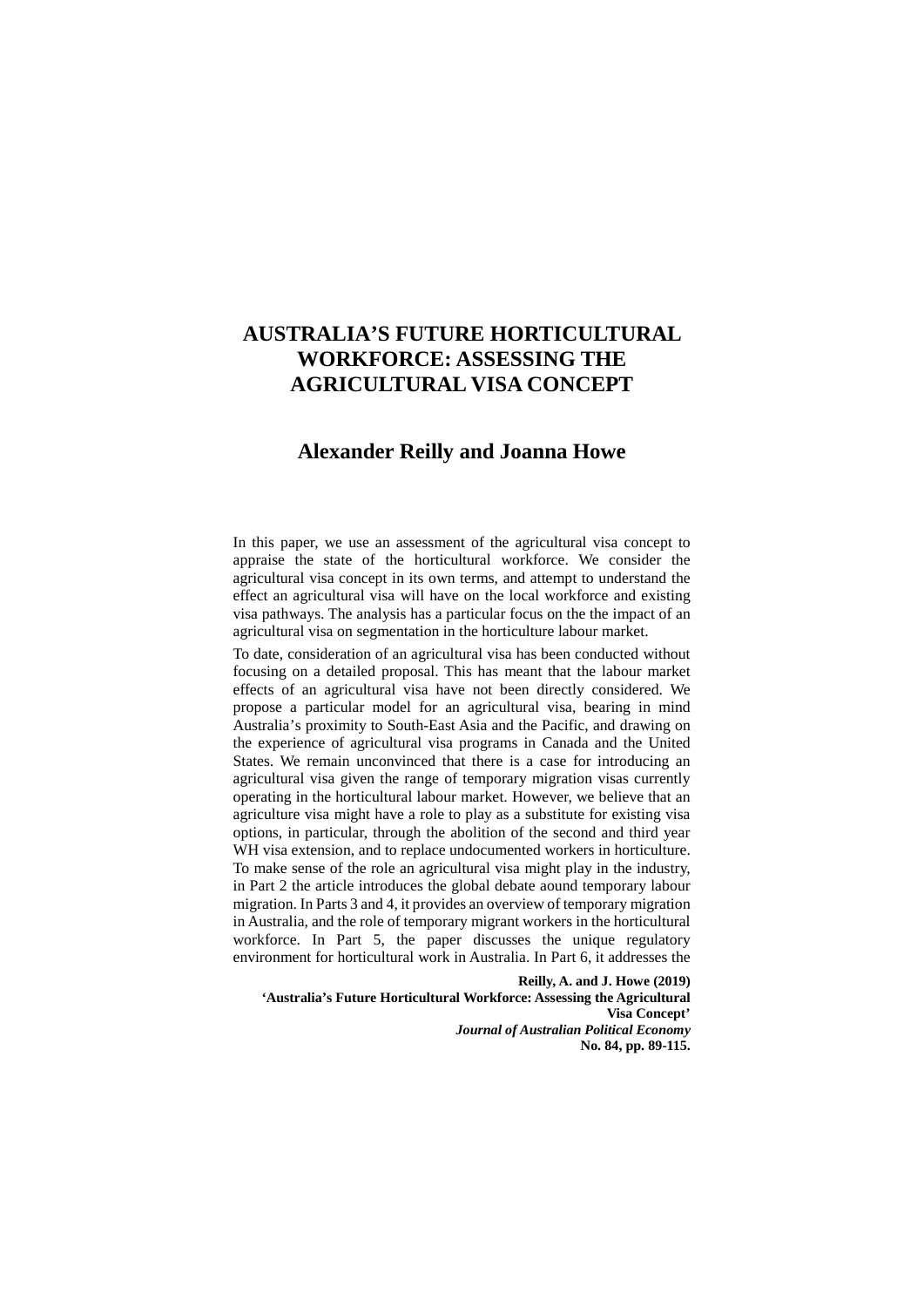vexed question of the extent to which migrant workers are a necessary part of the horticultural workforce. In Part 7, the article considers what role, if any, an agricultural visa might play in Australia, and considers features that would need to be part of its design. The article concludes that with the right regulatory framework in place, an agricultural visa might make a positive contribution in the horticulture labour market, but only if it were to replace existing incentives for working holiday makers to participate in the industry.

# **Global debate about temporary migrant workers**

It is important to recognise at the outset that the analysis of temporary labour migration in Australia is part of a global phenomenon and contributes to broader debates about the benefits and detriments of temporary labour migration. There is a well-developed literature considering the labour and political rights of migrant workers. The focus of labour migration from developing to developed countries is on the potential of migration to redress global economic inequality and enhance the movement of people to places of economic opportunity (see, *eg*. Castles, de Haas and Miller 2014; Cohen 1987; Fudge and Strauss 2013; Howe and Owens 2016; Piore 1979; Ruhs and Anderson 2010; Waldinger and Lichter 2003; Costello and Freedland 2014). From the perspective of developing nations, labour migration has the potential to facilitate the distribution of wealth and the transfer of skills from developed to developing nations (ILO 2007).

From the perspective of host nations, governments must consider the interests of local workers and employers, which do not always coincide. Workers are concerned to have decent pay, conditions of work and labour opportunities consistent with basic ecnomic , political and social entitlements that attach to citizenship (Marshall 1950). Employers may share these concerns of workers, but are also concerned to have a reliable source of low cost labour available to satisfy their demand for labour. Not surprisingly, it is employer groups that are among the most vocal advocates for the liberalisation of migrant labour schemes. In Australia, horticulture growers, through such bodies as the National Farmers Federation and AusVeg have been particularly effective in lobbying for liberalisation of visa pathways for migrant workers in Australia (see NFF nd; AusVeg nd).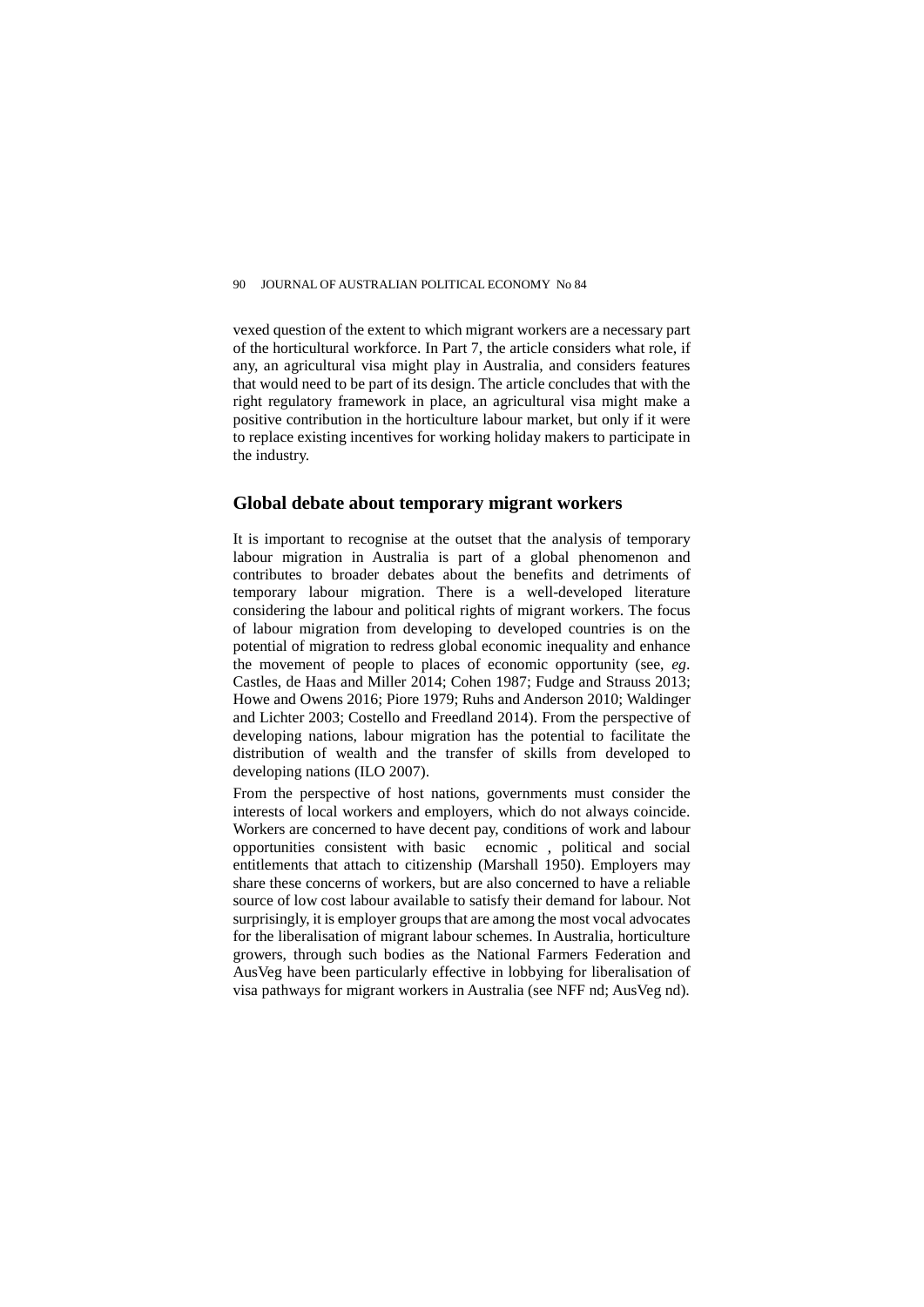In analysing the competing interests of sending and receiving countries, local and migrant workers and employers, Martin Ruhs has observed a trade-off between economic rights and political rights (Ruhs, 2013: 128), and also between the willingness of host nations to open migration pathways to workers (numbers) and the economic and political rights those workers enjoy (rights). (Ruhs 2013: 128, 154). This trade off has allowed developed nations to access cheap labour without committing to the workers, facilitating a commodification of labour (Rosewarne 2010: 103- 105).

# **Temporary labour migration in Australia**

Australia has experienced high levels of migration since World War II. The focus of post war migration was on settling permanent migrants to swell the population and the workforce. The rate of migration slowed in the 1970s and 80s but has risen markedly since then. In 1984-5, there were 10,200 permanent migrants in the skilled migration stream (Mares 2016). Thirty years later, in 2014-15, the number had risen to 127,774 (Mares 2016). In the same 30-year period, numbers in the family migration stream had a modest rise from 44,200 to 61,085, and the humanitarian stream fell from 14,207 to 13,756.

Long term temporary migration was a new phenomenon in the mid-1990s when temporary skilled migration (subclass 457) and international student (subclass 500) visas were introduced. Since the introduction of these visas, the number of temporary migrants with work rights has increased rapidly. International students enrolled to study in Australia have increased from under 100,000 in 1994 to nearly 900,000 in 2018 (Department of Education 2018), and WHM visa grants have risen from 40,273 in 1995-6 to 210,456 in 2017-18. (DHA 2018a; SSCEWRE 2006) Primary and secondary applicants on temporary skilled worker visas (subclass 457 visas until 17 March 2018, currently subclass 482 visas) have varied in this time period depending on economic demand. In the year to 30 June 2018, 34,450 applications were lodged and there was a total of 83,470 primary applicants in Australia. Including secondary applicants, who also have work rights, the number is likely to be close to 150,000 (DHA 2018b). Aggregating these numbers, there are well over 1 million temporary migrant workers in Australia with a range of work rights, operating in the same labour market as local Australian workers (Mares 2018). Although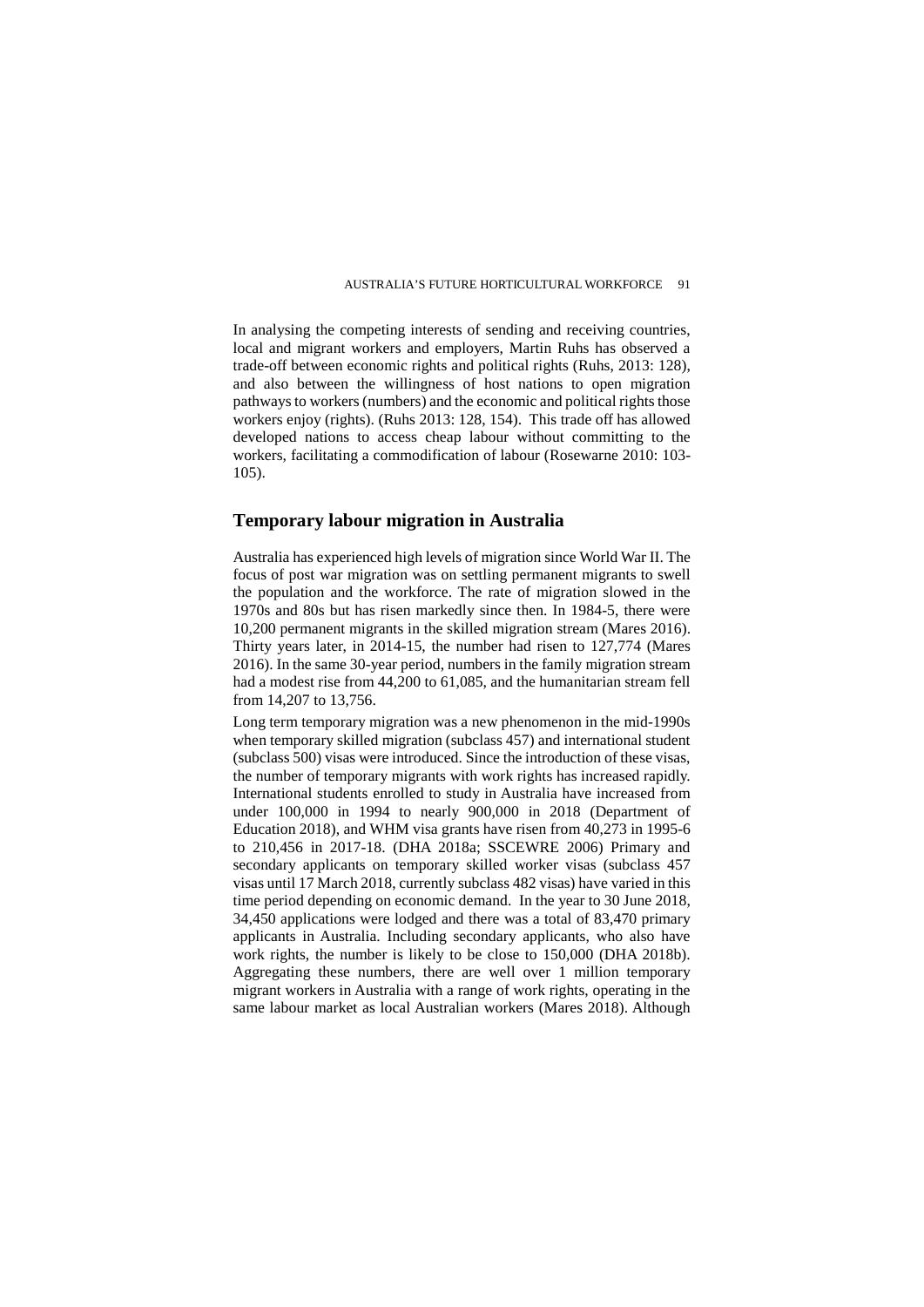international students and WHMs are eligible to work in agriculture, temporary skilled migrants can only be employed in certain occupations for which they have an approved employer-sponsor.

# **Overview of the current Australian horticultural workforce**

In 2010, the Fair Work Ombudsman reported that there were approximately 130,000 workers in Australia's horticulture industry (FWO 2010: 2). While adequate data is not collected on the volume of workers employed in each occupation within this workforce, the labour intensive work of picking, packing and grading comprises the majority of employment needs in the industry.

The profile of workers in the horticultural industry has changed significantly in the past 30 years. Up to the 1990s, the workforce was constituted predominantly of a range of local workers: residents in the towns and regions situated near farms; including recent school leavers and long-term unemployed people; recent migrants with permanent resident status, including humanitarian visa holders, who move to regions situated near farms in order to work; and itinerant workers, including retirees, who move from location to location in response to the seasonal demand for labour.

The workforce of the  $21<sup>st</sup>$  century is constituted mainly of migrant workers on a range of visas, including: Working Holiday (WH) visas (subclass 417); Work and Holiday visas (subclass 462) (collectively WHMs); seasonal workers from the Pacific (SWP) (subclass 416); and more recently workers in the Pacific Labour scheme (PLS) (subclass 403); international students who are entitled to work 40 hours a fortnight during term time and full time during non-study periods; and humanitarian migrants on Safe Haven Enterprise Visas (SHEVs) (subclass 790); Temporary Protection visas (TPVs) (subclass 785) and Bridging Visa Es (BVEs) (subclass 050 and 051).

Among temporary migrants working in horticulture, WHMs are the most prevalent source of harvest labour in terms of absolute numbers, if not hours worked. Their engagement varies regionally. In 2017-8, 36,617 WHMs were granted a second-year extension on their 417 or 462 visa (Howe *et al* 2019: 130). A high proportion of these earned their visa extension from completing 88 days of work in the horticulture industry.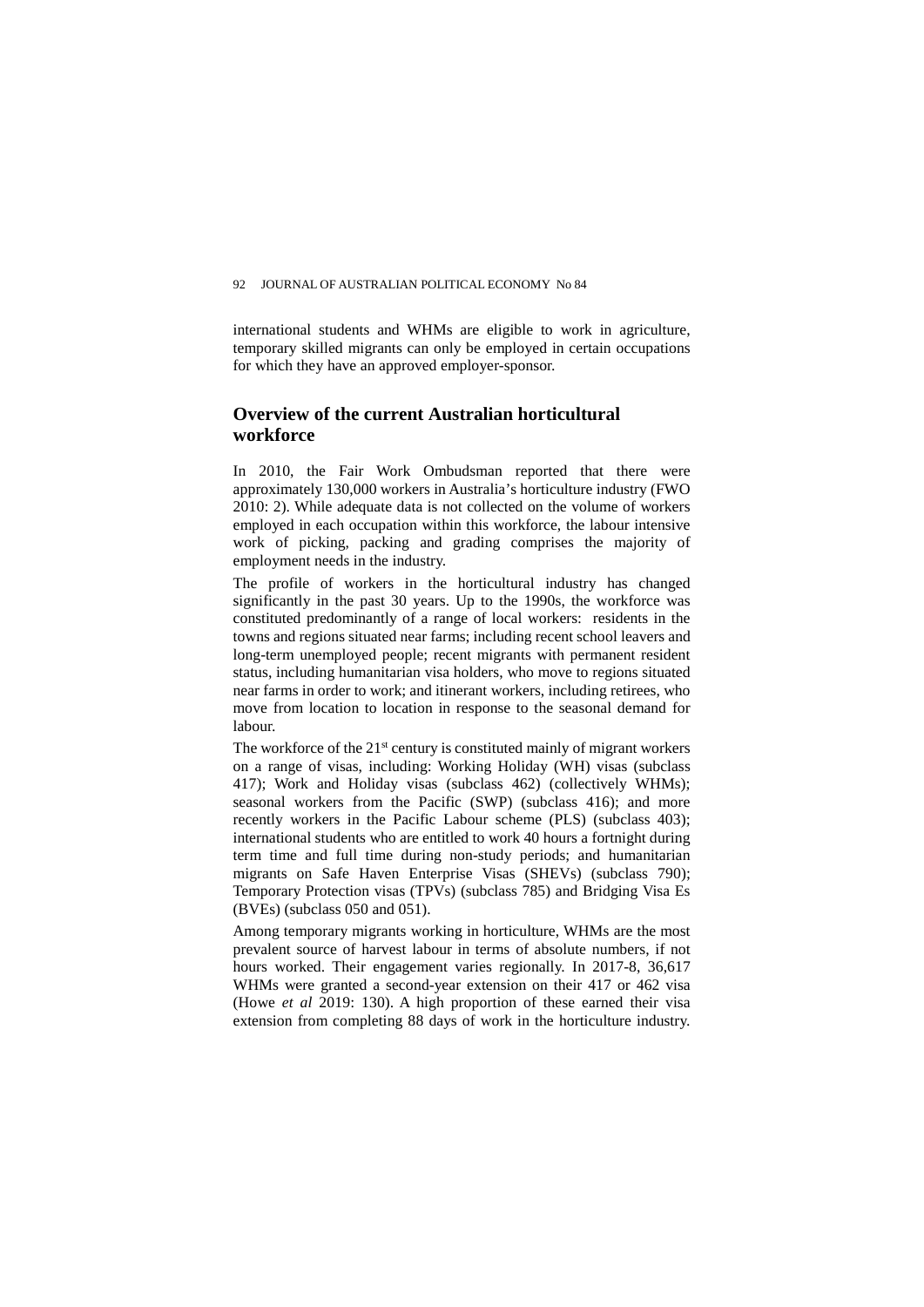The reliance of the Australian horticulture industry on WHMs is unique around the world.

The Seasonal Worker Program (SWP) has grown steadily since its introduction. In 2017-18, 8459 visa approvals were granted under the SWP, up from 1473 in the first year of the program in 2012-3 (Howe *et al* 2019: 101). In 2018-19 the numbers increased by a further 44% to just under 11,550 (Lawton 2019). Workers in the SWP are employed predominantly on large farms with rotational crops which have the capacity to undertake the administrative burden of the application process. The SWP is used in areas that are not popular with WHMs (Howe 2019, p 102-111). The Department of Foreign Affairs and Trade has not yet reported on PLS numbers for its first year of operation from July 2018 to June 2019.

Finally, there is a prevalent number of undocumented workers in the industry. 'Undocumented workers' refers to migrant workers who are in breach of the law (the *Migration Act 1958* (Cth)) that regulates their presence in Australia. They include migrants who possessed a valid visa which has expired; migrants with a valid visa that does not permit them to work - most commonly tourist visas; and migrants holding a valid visa with limited work rights, who work in breach of these limits, most commonly international students in breach of a restriction preventing them from working for more than 40 hours a fortnight during semester.

The undocumented workforce is difficult to identify due to the desire of workers to remain anonymous, and thus it is only possible to speculate about the extent and nature of undocumented workers' involvement in horticultural work. However, there are clear indications that there is a high prevalence of undocumented workers in the industry. There have been regular media reports about undocumented workers in horticulture in the past few years (Howe 2019, 37). In interviews and focus groups in our horticultural workforce research, growers and workers consistently testified to the presence of a significant undocumented workforce and named the main source countries for undocumented workers as Malaysia, Indonesia, Thailand, Cambodia and Vietnam. (Howe 2019, 36). Citizens from these countries feature prominently in Department of Immigration and Border Protection data on visa overstayers (DIBP 2017, p2).

Despite widespread concerns about the high incidence of exploitation of migrant workers in low skilled horticulture employment, and the growing number of undocumented workers in the industry's workforce, the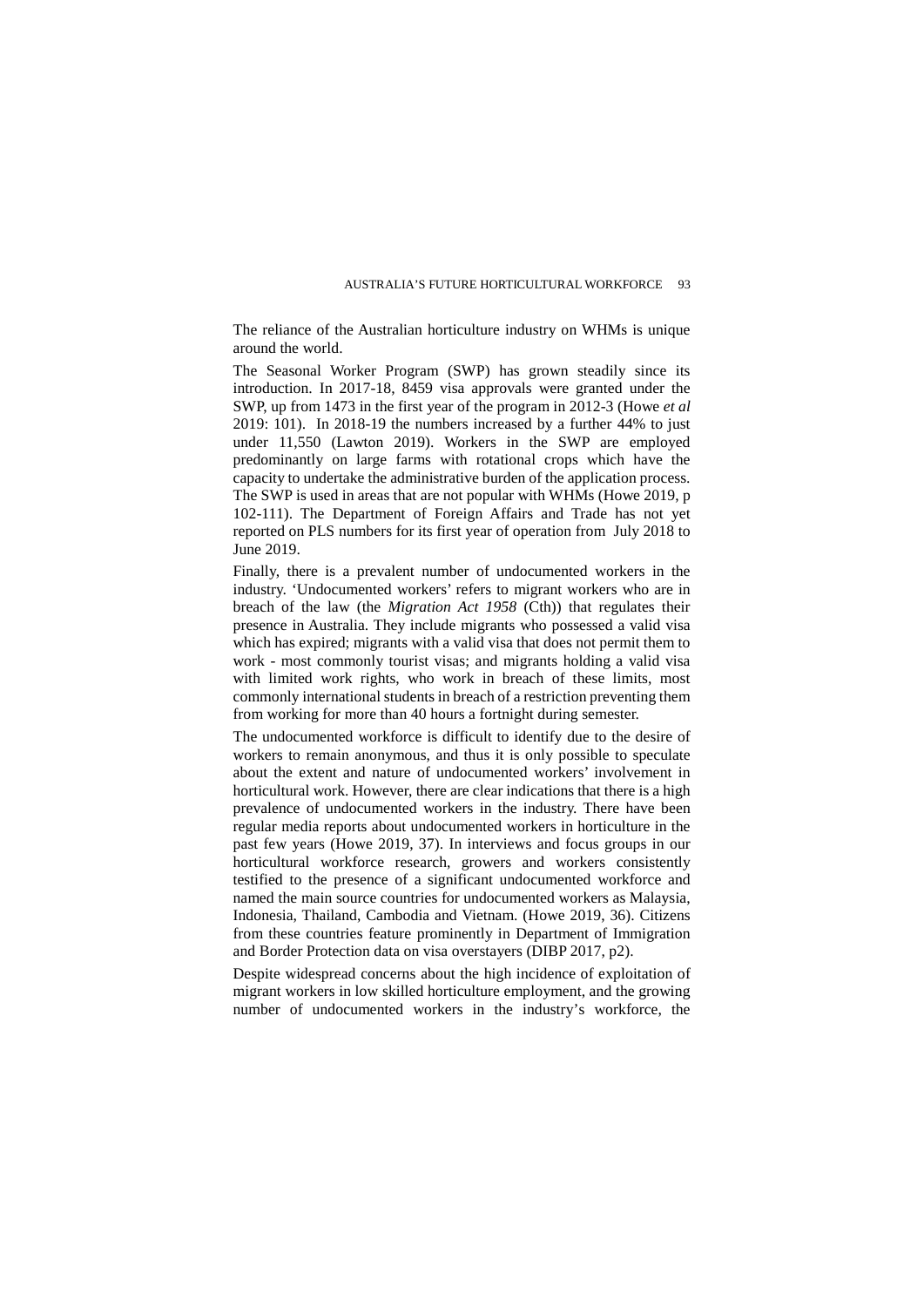horticulture industry continues to advocate for liberalisation of temporary worker visa pathways into the industry (Berg and Farbenblum 2017: 8; FWO 2018: 50; Underhill and Rimmer 2015: 608-9; SEERC 2016: 15-16; JSCFADT 2017: 287-8). In 2018, the industry lobbied hard for a dedicated agriculture visa (Worthington 2017; AusVeg 2019). Although the government rejected this, it modified the Working Holiday and Work and Holiday visa programs to extend the pool of countries who could use work in horticulture to secure a visa extension, removed the time restriction on WHMs working in horticulture for a single employer, and increased the visa extension for workers in horticulture from two to three years through the *Migration Amendment (Working Holiday Maker) Regulations 2019* (Cth) (Packham and Kelly 2018; DHA 2018). Like the second year visa extension before it, the third year extension to the WH visa is uncapped though there will be quotas for workers on the subclass 462 visa. There is no labour market testing, and there are no obligations on employers or sponsorship obligations (such as in the subclass 482 or 416 visas) to protect workers beyond Australian workplace law.

In July 2018, the government also introduced a new Pacific Labour Scheme (PLS) to enable citizens from Fiji, Kiribati, Nauru, Papua New Guinea, Samoa, Solomon Islands, Timor-Leste, Tonga, Tuvalu and Vanuatu to engage in low and semi-skilled work in regional Australia for up to 3 years. The PLS is also uncapped, but is subject to labour market testing, and contains a range of safeguards to protect workers from exploitation. (DFAT 2019)

These changes to visa pathways into horticultural farm work in the second half of 2018 occurred with very little analysis of their implications for Australia's migration program as a whole, or for the long-term constitution of the low skilled labour force in horticulture.

# **The regulatory environment for horticultural work**

There is not a conventional labour shortage in the horticulture industry although there are clearly identifiable labour supply challenges that make sourcing labour difficult (Howe *et al* 2019: 48-50). From the perspective of employers, these challenges include shortages of workers in certain parts of the industry, particularly in remote locations that are not attractive to WHMs or to other local and migrant workers, a shortage of workers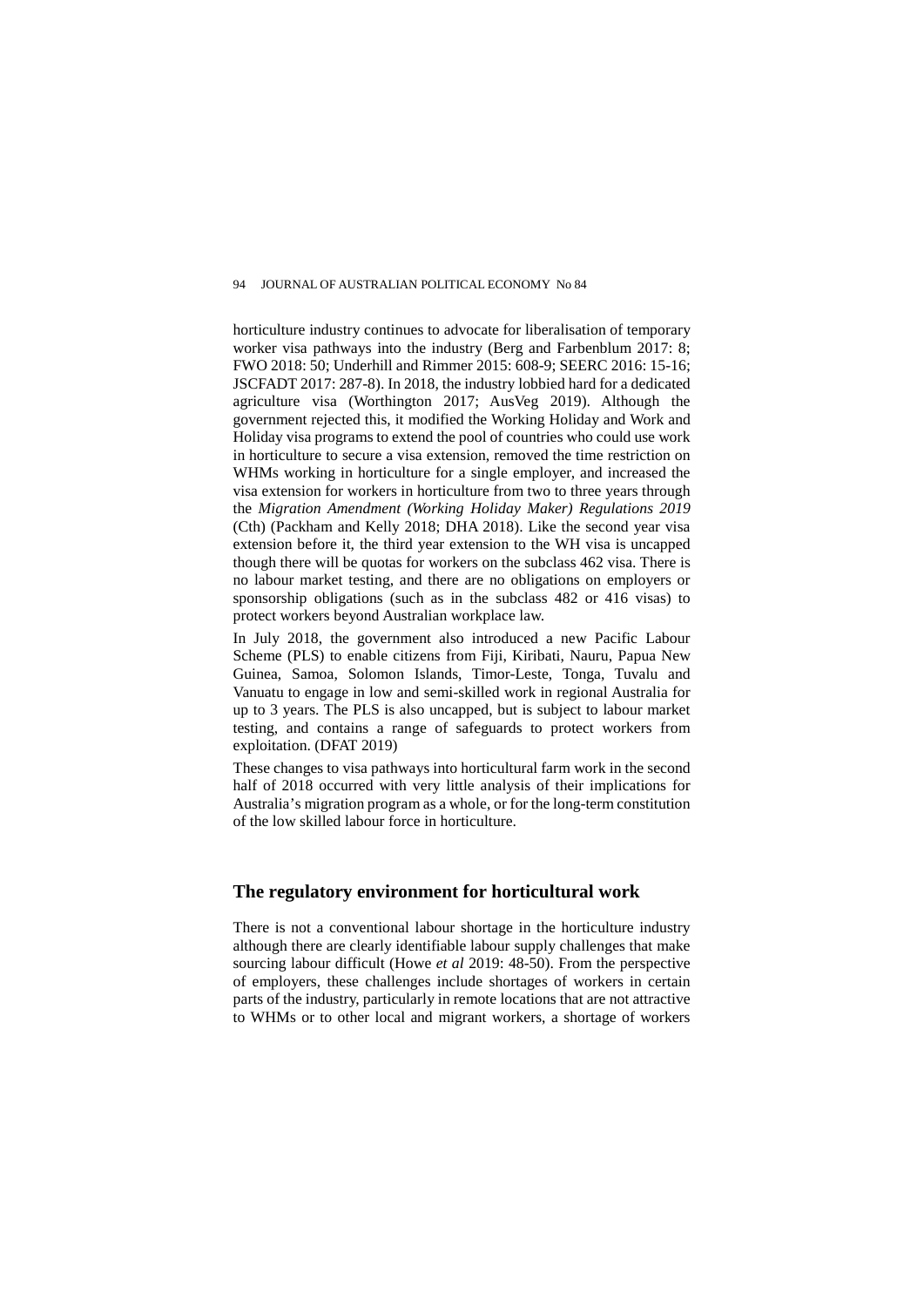with the requisite skills and motivation to work effectively in the industry, a shortage of workers who are prepared to work for extended periods, or even for fixed periods, during a harvest. Employers report on the difficulty of retaining local workers who are not prepared to do the hard physical labour required in the industry, and on the unreliability of WHMs whose only motivation for engaging in work is to complete 88 days of work to be eligible for a visa extension (Howe *et al* 2019: 48).

A broader challenge for the industry as a whole is the presence of underpaid migrant workers, predominantly undocumented workers and WHMs. Unscrupulous employers and labour hire intermediaries who are prepared to exploit workers benefit at the expense of participants in the industry who comply with their legal obligations.

Horticultural workers face varying degrees of vulnerability based on their visa status, language, culture, and knowledge of Australian workplace rights. There is a significant and growing body of evidence suggesting that non-compliance with labour standards in the employment of temporary migrants is widespread in the horticulture industry. There is significant evidence in academic research (*eg.* Underhill and Rimmer 2015; Howe *et al* 2019), parliamentary inquiries (eg SEERC 2016; JSCFADT 2017), publications from the Fair Work Ombudsman (*eg.* FWO 2016) and in the mainstream media (*eg.* Doherty 2017; FC 2015; Mackenzie and Baker 2016) that growers and labour-hire intermediaries acting in their individual, short-term interest, have exploited workers in a variety of ways, including underpayment, unsafe worksites, unreasonable and oppressive conditions of work, sub-standard and/or over-priced accommodation, coercion, bullying and sexual harassment (Berg and Farbenblum 2017).

The Fair Work Ombudsman's 2010 report found that 39% of horticulture employers were non-compliant with labour standards (FWO 2010: 1). The 2018 *Harvest Trail Inquiry* recovered more than a million dollars in wage underpayments and found widespread misuse of piece rates (FWO 2018: 4, 29). Further, the 2016 report found that more than one-third of WHMs surveyed were paid less than the minimum wage, 14% had to pay to secure regional work, and 6% had to pay an employer to 'sign off' on their regional work requirement (FWO 2016: 4). In 2017 an online survey of 4,322 temporary migrants in Australia found that the worst paid jobs are in fruit and vegetable picking, where 15% of respondents said they had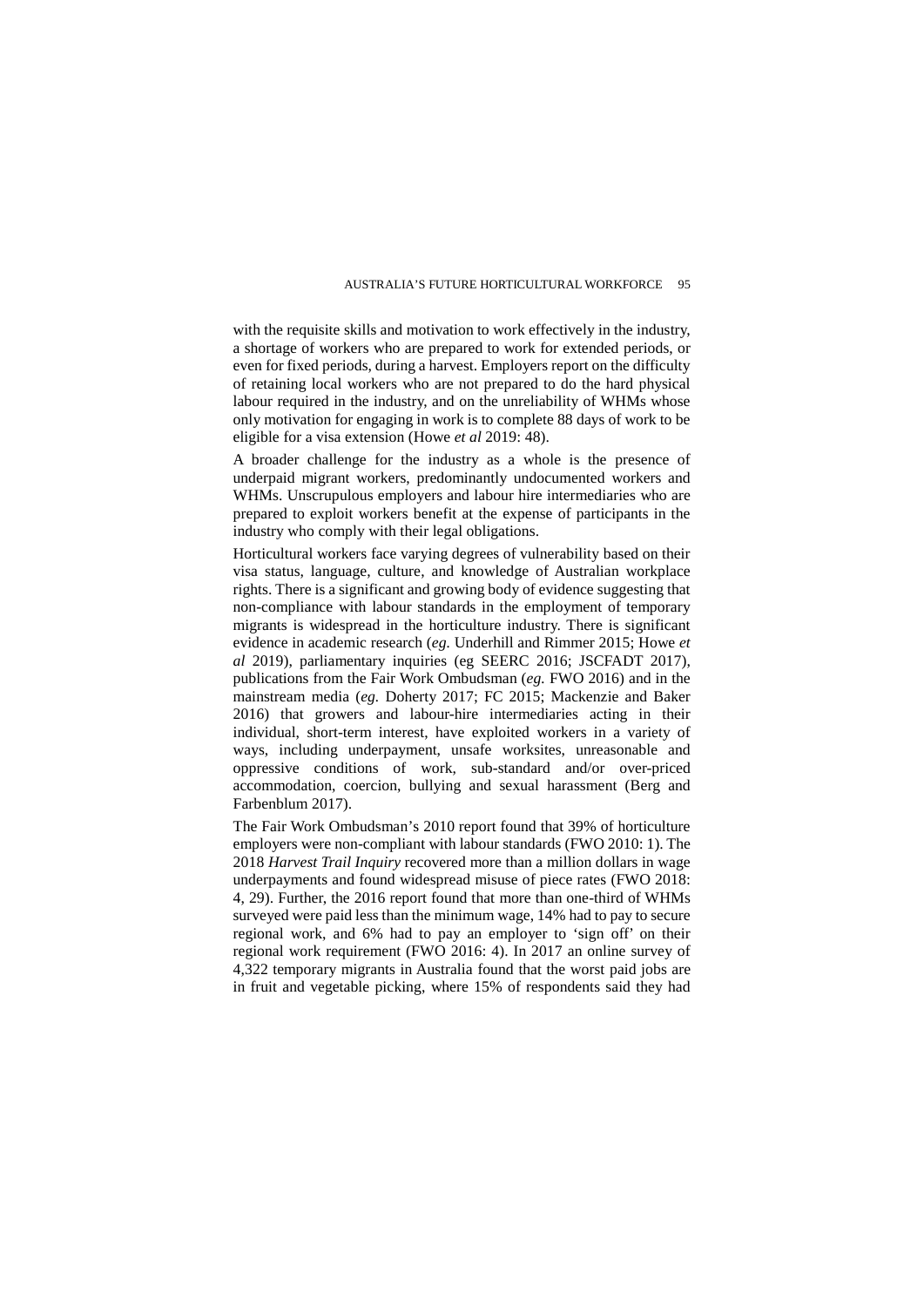earned \$5 an hour or less and 31% had earned \$10 an hour or less (Berg and Farbenblum 2017: 6).

One strategy in response to this non-compliance is to improve workers' knowledge and awareness of their work rights and entitlements under Australian law. The Fair Work Ombudsman has a series of resources available for harvest workers and launched a new information campaign via social media in May 2019 (*eg.* FWO 2019a). The 2019 *Migrant Workers Taskforce Report* also investigated the adequacy of communication strategies between government agencies and migrant workers around their workplace rights. The report recommended that a new 'whole of government' strategy is required to address the exploitation of migrant workers (Fels and Cousins 2019: 9). The report also recommended that government work with industry and other stakeholders to improve information provision and dissemination amongst migrant workers and employers (Fels and Cousins 2019: 9).

While these recommendations are to be welcomed, they do not address underlying structural problems with the use of migrant labour. The problem for migrant workers may not be a lack of information about their rights, but a willingness to forgo their entitlements in order to work at all. As discussed earlier, migrant workers are particularly vulnerable as a result of their temporary visa status, their isolation from sources of support, their low level of unionization, their dependence on employers and labour hire intermediaries for the opportunity to work and for many of their basic requirements while living in Australia, and their determination to pay off debts associated with their travel to Australia and to send remittances home. Understanding this structural vulnerability is vital for consideration of the agricultural visa proposal which follows.

A complicating factor in determining the criteria for an agricultural visa is that the regulatory frameworks governing the two main visas for work in horticulture, the WHM visa and the SWP, are so different (Howe et al 2018). The SWP and WHM visa programs vary in length, renewability, and sponsorship obligations. The SWP is a dedicated low skill labour visa and the WHM visa is a mixed purpose visa that allows WHMs to work and travel in Australia for one year, with the possibility of renewal for a second and third year. The different regulatory framework for these visas is already responsible for a high level of segmentation in the labour market (AgriLabour 2016). The only way this segmentation could be reduced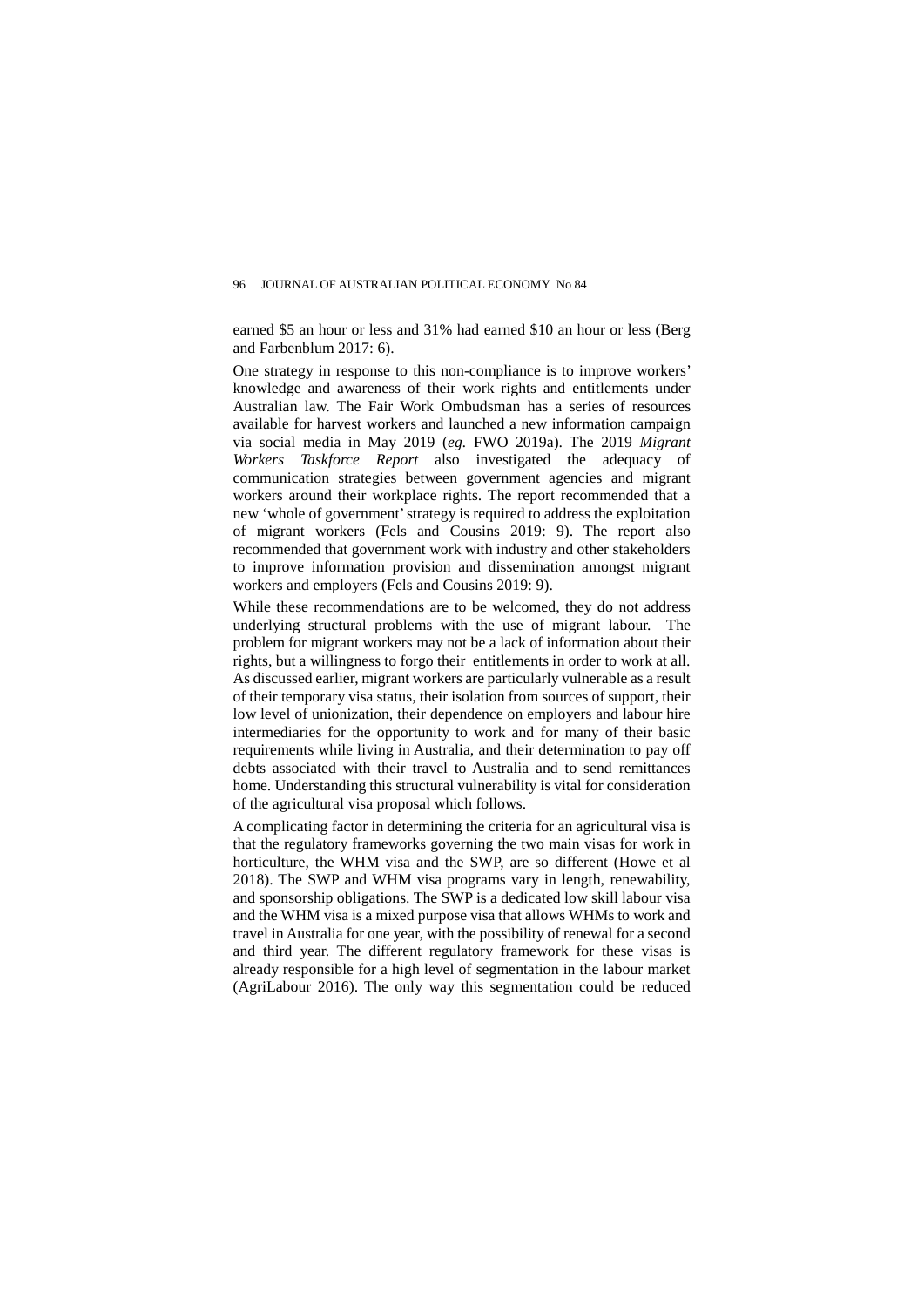through the introduction of an agricultural visa is if it replaced one program and enhanced the other.

Of the two visa pathways into work in horticulture, there are more reported problems of worker exploitation with the WHM visa (FWO 2018: 32; FWO 2016: 23-24). This is not surprising given the absence of any specific employer obligations in the design of the visa. Unlike the SWP, employers have no obligation to become approved employers, arrange accommodation, contribute to travel costs, arrange medical insurance for workers, induct workers or provide them with pastoral care. WHMs often source work individually and are left to the vagaries of the market (namely working hostels) to secure accommodation and transport to farms.

The requirement that WHMs work for 88 days in regional areas as a condition of visa renewal has been effective in creating a substantial regional workforce for short term, casual work in the horticultural industry. The industry is reluctant to remove incentives for WHMs to work in regional areas for fear that this will lead to significant shortages in these areas (Birmingham and Colbeck 2019; NFF 2019: 29, 51). In fact, as indicated above, the work rights of WHMs have recently been liberalised, including provision for work in horticulture for a third year, and expanding the list of countries eligible for this visa extension.

The main limitation of the SWP is that the visa is only available for a period of six to nine months, although it is renewable for subsequent years. Furthermore, employers must guarantee a minimum amount of work during the visa period. This means that the visa is not well suited to year long, permanent work, nor to short term casual work. However, the introduction of the PLS in 2018 addressed this limitation, with visas available for up to three years.

The proposal for an agricultural visa must be considered within this highly complex labour market and regulatory environment. Employers pick and choose between different available groups of local and migrant workers, creating a highly-segmented labour market (Howe *et al* 2019: 48-69). For example, the availability of large numbers of WHMs for intense short term, casual work in some areas such as Bundaberg and Stanthorpe in Qld, Gingin and Wanneroo in WA, Griffith and Orange in NSW, and Mildura in Victoria (Howe 2019, 52-58) has meant that there has been little attempt to engage in employment programs for local workers, and little attempt to create longer term, permanent employment pathways. In areas where there is a glut of workers, there is downward pressure on wages and conditions.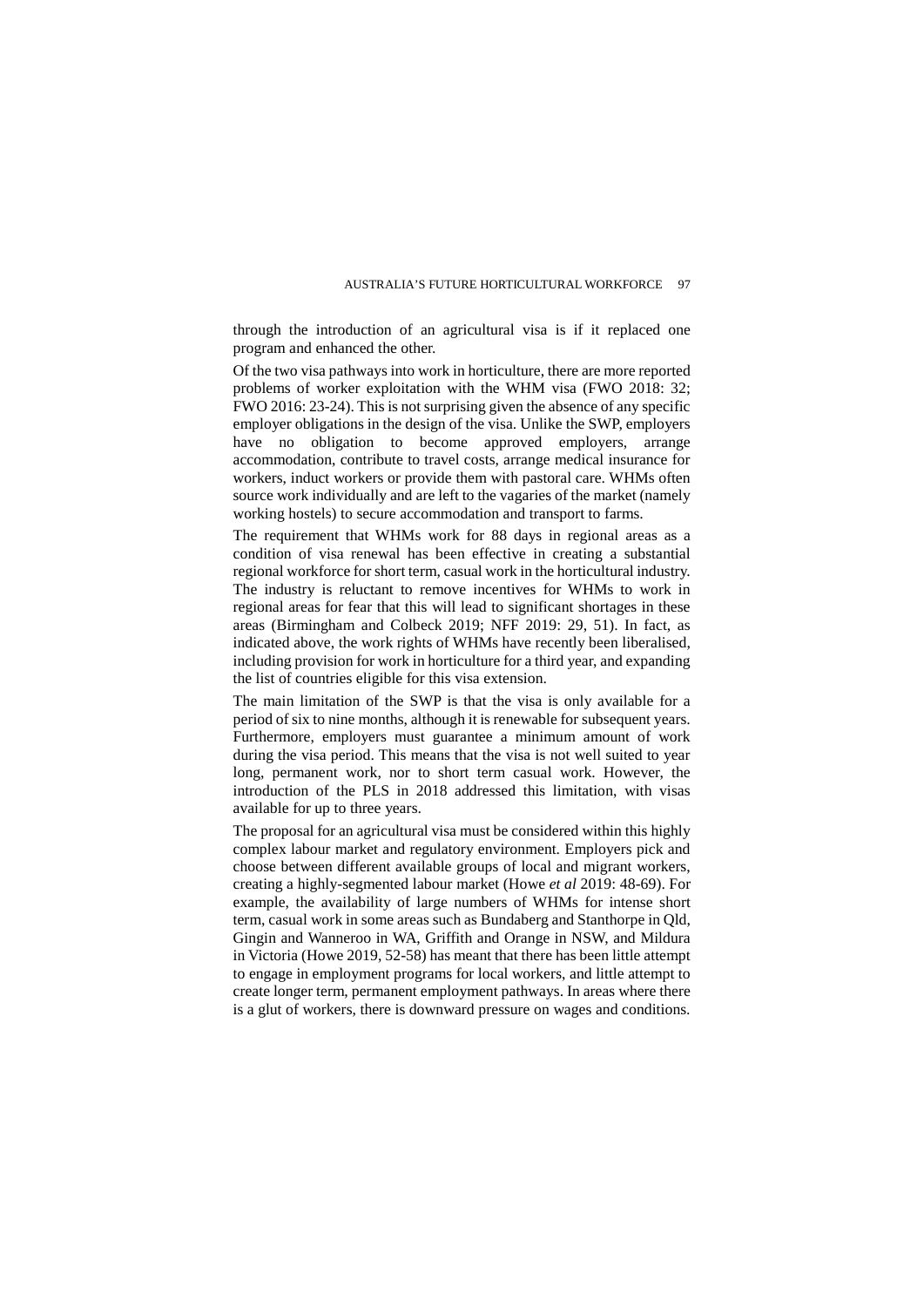Conversely, where there are acute shortages of workers, and employers are heavily reliant on labour hire intermediaries, employers are less inclined to look behind the labour hire contract and take responsibility for workers wages and entitlements.

Segmentation drives the decisions of employers and labour hire intermediaries to favour certain groups of workers over others, further stratifying the labour market and creating the possibility of choosing between classes of workers on the grounds of inappropriate criteria such as their ethnic background and their amenability to working in conditions of non-compliance with workplace laws.

Segmentation also leads to a substitution effect between local and migrant workers. The prevalence of WHMs wanting to work in horticulture for the whole of the second year of their WH visa has transformed the WH visa into a de facto horticulture visa in some areas, competing directly with the SWP (Reilly 2015). It is uncommon to find employers engaging Pacific seasonal workers if WHMs are available. Conversely, the proximity of horticultural regions to major urban centres, such as the proximity of Virginia in South Australia to Adelaide, has meant that the workforce is mainly constituted of recently arrived permanent migrants (Howe 2019, 58).

Concerns over segmentation, substitution and exploitation of workers in the horticulture labour market are likely to be reinforced by changes to the WHM visa program announced in November 2018, namely providing the opportunity for subclass 417 visa holders to apply for a third year of work if they complete six months of work in their second year, and extending this opportunity to Work and Holiday subclass 462 visa holders in regional areas throughout Australia, including the whole of South Australia and Tasmania. It is important to note that the subclass 462 visa includes a larger number of developing countries, including Indonesia, Malaysia, Peru, Thailand, Turkey and Vietnam.

The government has also foreshadowed that it will increase the cap on numbers for some countries in the subclass 462 visa program, a process it has already begun for Spain, Israel and Peru (DHA 2018a). The likely effect of these changes is to increase the overall number of WHMs in horticulture, and significantly increase the number of WHMs from less developed countries who are more likely to use the visa to facilitate fulltime work in the industry for up to three years. One way of characterising the transformation of the WH visa program is that it has become more like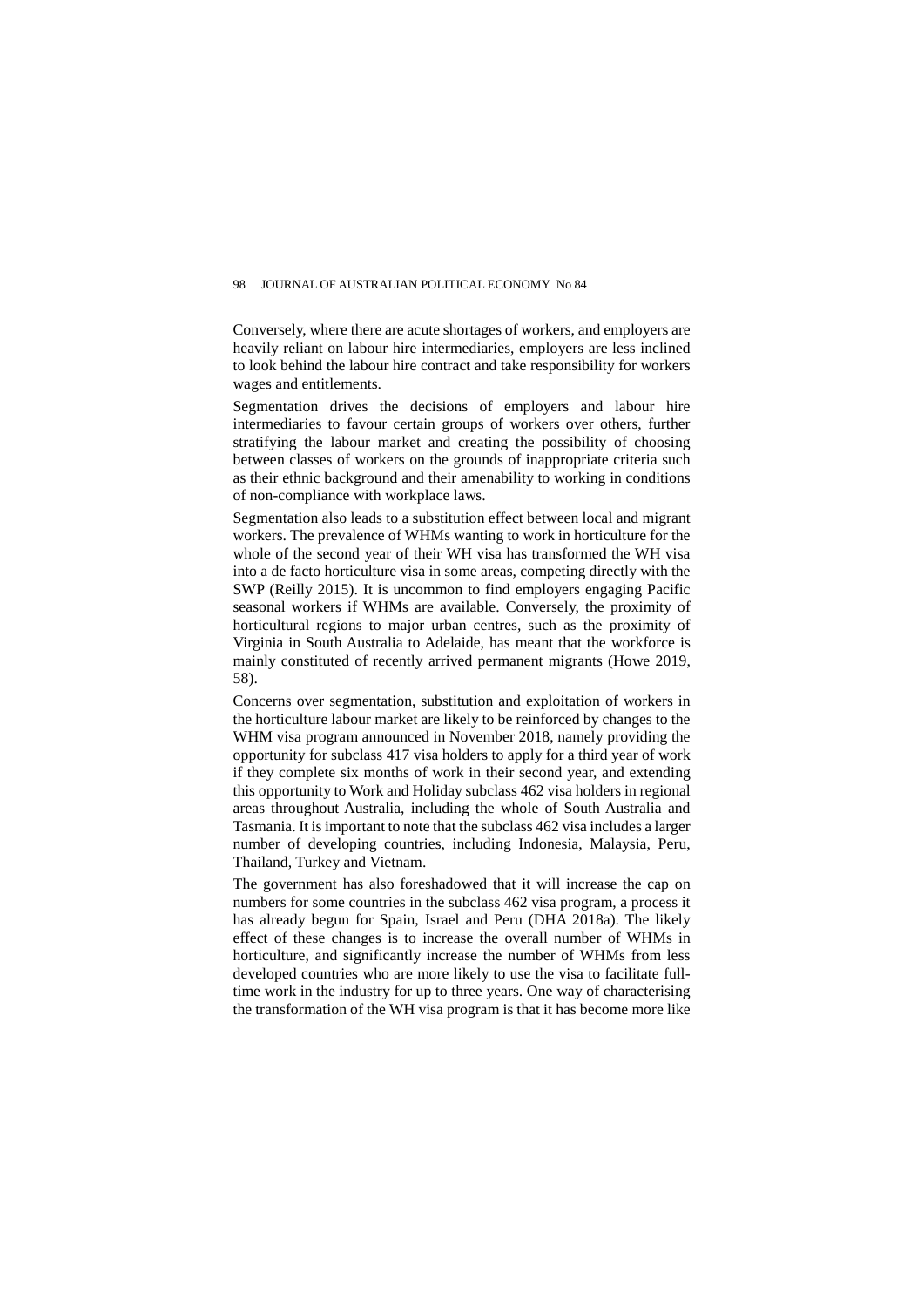an agricultural visa without the introduction of appropriate regulatory safeguards to protect workers.

Having in mind these considerations, there are some clear parameters for an agricultural visa. In the next section, we set out important aspects of a regulatory framework for an agricultural visa, and offer come comments on its viability and appropriateness for the horticultural industry, drawing on the experience of other countries. Before doing this, the article addresses the highly contested issue of just how many migrant workers are required to satisfy the industry's labour requirements.

# **The need for migrant workers in Australian horticulture**

The assessment of the case for an agricultural visa is highly dependent on how many migrant workers are projected to be required in the industry over time. Unfortunately, there is no clear way to make this projection. An initial complication is the way the local and migrant labour forces relate to each other. One effect of the high level of segmentation of the labour market, with such a wide range of workers with different levels of protection and rights, and with different incentives to work, is that the presence of migrant workers transforms the horticultural labour market in such a way that local workers become less competitive in the market and simply leave it (Reilly 2018). Research shows that as a result of the incentive to work for 88 days for a visa extension, WHMs are prepared to undertake this work for low pay and in poor conditions in order to secure the visa extension (FWO 2016). This regulatory distinction may well have been responsible for the clear perception of horticultural growers that WHMs were more reliable and productive workers than locals (Reilly 2018).

There is a further question of whether the local labour market for horticultural workers could be reinvigorated in the absence of low cost, unskilled migrant workers. As recently as the mid-1990s, local workers constituted the majority of the horticultural workforce (Reilly 2018, p.108). It remains unclear whether the local workforce declined because of the prevalence of WHMs in the labour market, or whether the increase of WHM working in horticulture was a response to a declining local workforce. In an inquiry into the horticultural labour force in 2006, the Senate Standing Committee on Employment, Workplace Relations and Education was not convinced that there was a shortage of workers, and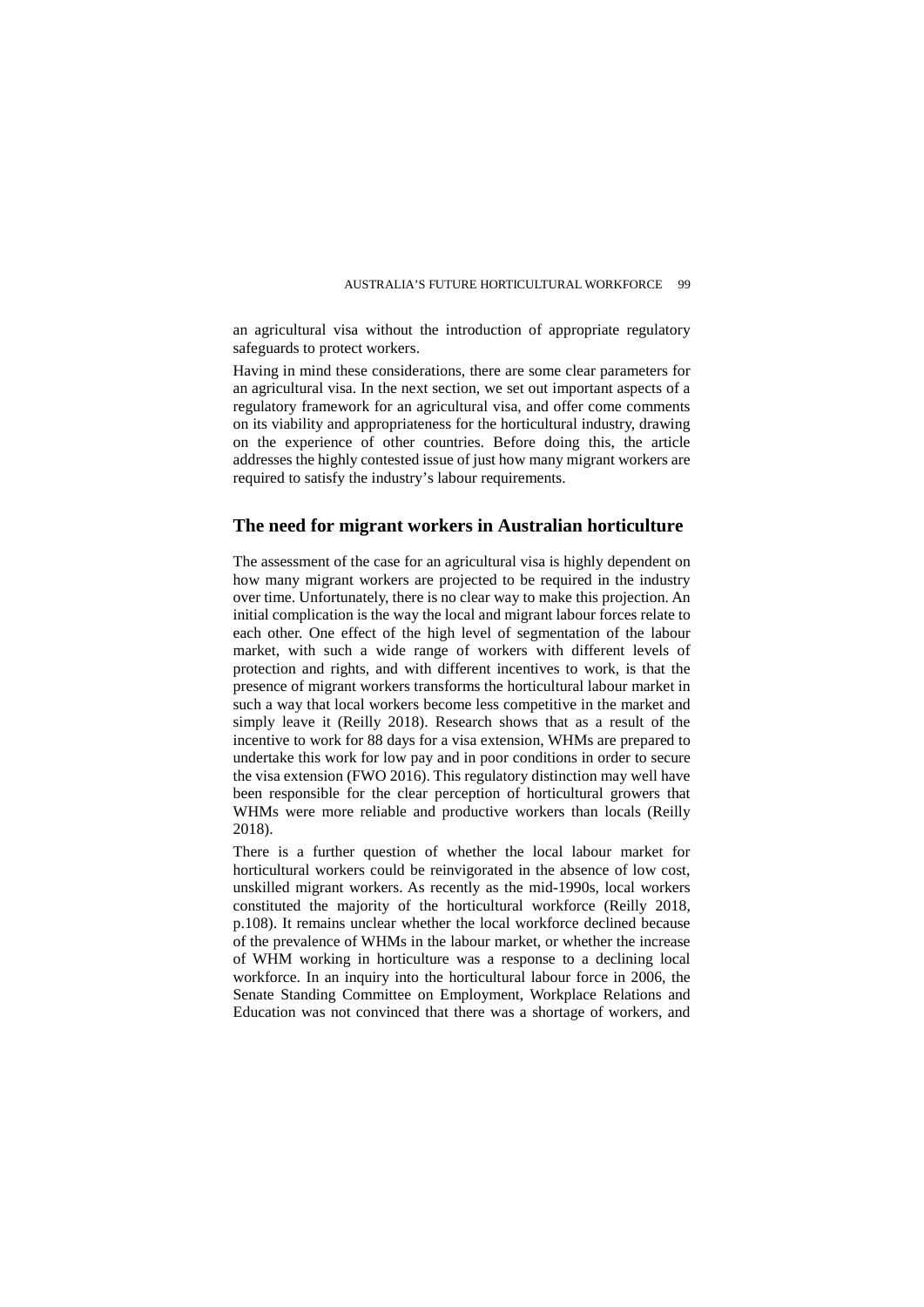advocated for more strenuous efforts to employ local workers (SCCEWRE 2006). On the other hand, there is good evidence that at least in some locations, growers are unable to find local workers to harvest their crops (Howe 2019).

Another contested question is whether the SWP and the PLS have the capacity to meet growing demand in the horticultural workforce. After a slow start, the SWP has grown steadily since its introduction in 2012. Since the program has been fully operational from 2013, numbers have steadily increased, and are projected to reach over 10,000 in the 2018-19 financial year (Curtain 2019). A report of the Development Policy Centre and the World Bank in 2016 estimated that by 2040, the number of seasonal workers from the Pacific under the SWP would be between 29, 300 and 57, 500 (Curtain 2016). If the higher end of these numbers is correct, it may be that the SWP and PLS have the capacity to replace the second and third year WH visa extension without the need for an agricultural visa. There have been a range of reforms from the original conditions in the SWP pilot which have been designed to make the program more attractive to employers. First, the range of the program has been extended through increasing the eligible countries, introducing multientry visas, lifting the cap on workers, expanding the SWP into other occupations in the agriculture industry including cattle, sheep, grain and mixed enterprises, and reducing the tax rate for Seasonal Workers from 29% to 15% for their first \$37,000 of taxable income. In addition, there is a new condition that allows Seasonal Workers to change employers in limited circumstances (Curtin and Howes 2018).

# **Design considerations for an agricultural visa**

#### *Selecting source countries*

To make a positive contribution to the horticulture labour market, an agricultural visa proposal must be aimed at addressing (and not exacerbating) issues of segmentation and substitution that are caused by the array of visa pathways to work in horticulture, and it must be designed to adequately protect migrant workers from exploitation in its own terms (Dornan, Howes and Curtain 2018).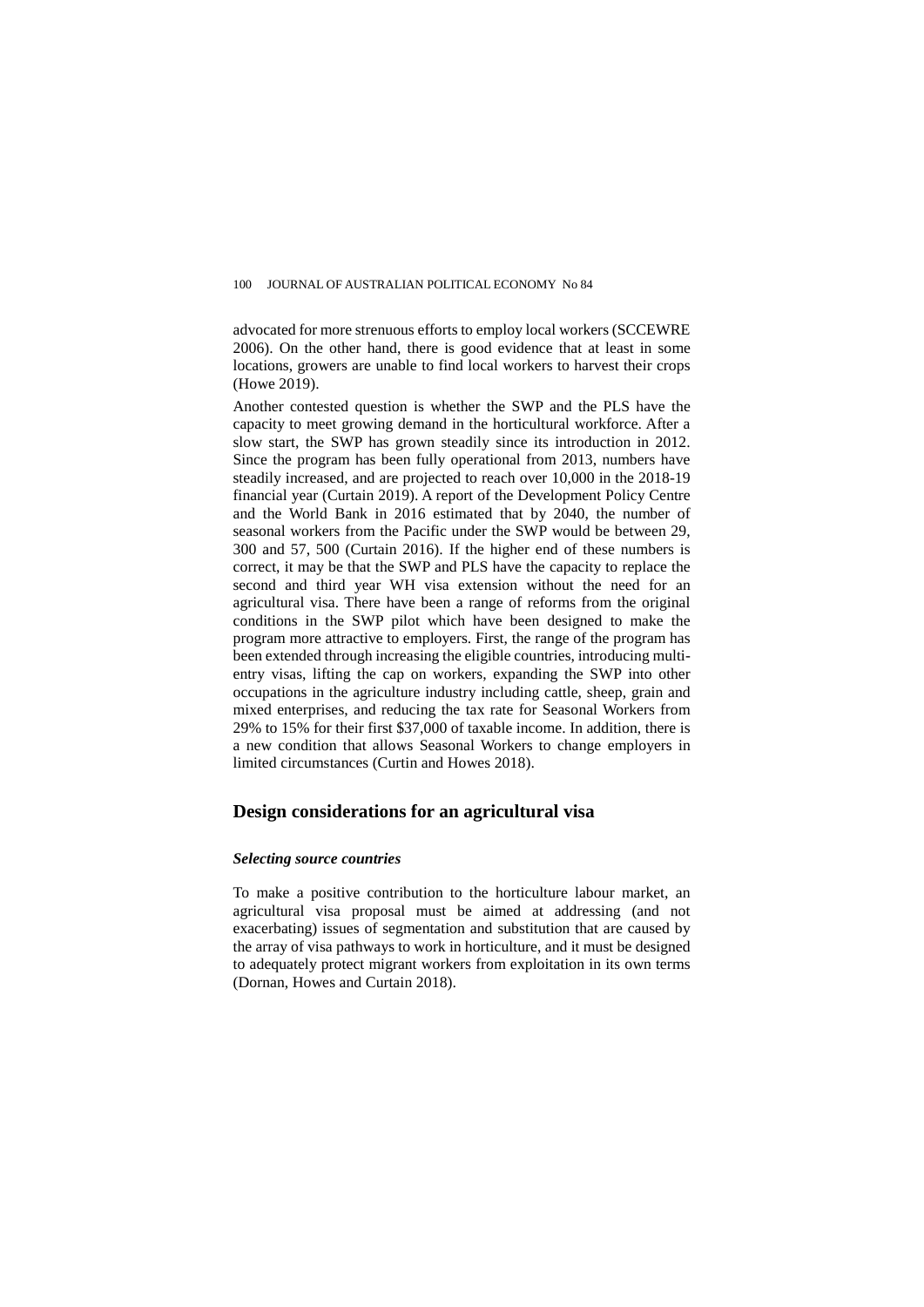In proposing design features for an agricultural visa, we draw on the experience of agricultural visa programs in the United States, Canada and New Zealand. We base our analysis on an agricultural visa for workers from Indonesia, Malaysia, the Philippines, Sri Lanka and Vietnam. As we argue below, if there is to be a new visa class for workers in horticulture, the most sensible approach is to establish a visa based on individual agreements with Australia's nearest neighbours with substantial agricultural industries. We assume that these countries can supply a suitably experienced workforce to satisfy the labour force demands of the Australian horticulture industry (based on the size of their agricultural workforces) and focus on whether it is possible to design an agricultural visa that adequately protects the rights of these workers within a regulatory framework that is acceptable to government, industry, local workers and unions. As we and others outline elsewhere, worker protections do not just flow from visa categories but also from the capacity of the regulatory environment to enforce these protections (*eg.* Howe *et al* 2019; van den Broek *et al* 2019; Preibisch 2018; Preibisch 2011; Rogaly 2008).

Assuming the SWP and PLS continue alongside a new agricultural visa, and assuming the WHM visa also continues as a one year visa with no potential for extension, there are a number of ways of selecting source countries for an agricultural visa.

One option is to make an agricultural visa available to some or all of the source countries in the WH visa program. There are a number of considerations here. Based on the participation rates of WHMs in horticulture currently, our research suggests that subclass 417 visa holders from Taiwan, Hong Kong and South Korea are most likely to take up an agricultural visa (Howe *et al* 2019: 112-18; see also AgriLabour 2016). WHMs on the 417 visa from Europe, NZ and Canada have generally only participated in horticulture for the 88 days required for a second year visa extension. Thus the WHM visa program is already providing a back door entry into agricultural work for visa holders from these countries (Reilly 2015: 474-489).

If the agricultural visa was extended also to some or all of the countries in the Work and Holiday (subclass 462) program, visa holders from developing countries including Chile, China, Indonesia, Malaysia, Peru, Thailand and Vietnam are the most likely to apply.

In our view, it is preferable to completely separate an agricultural visa from the WH visa programs given that they have separate aims. Most WHMs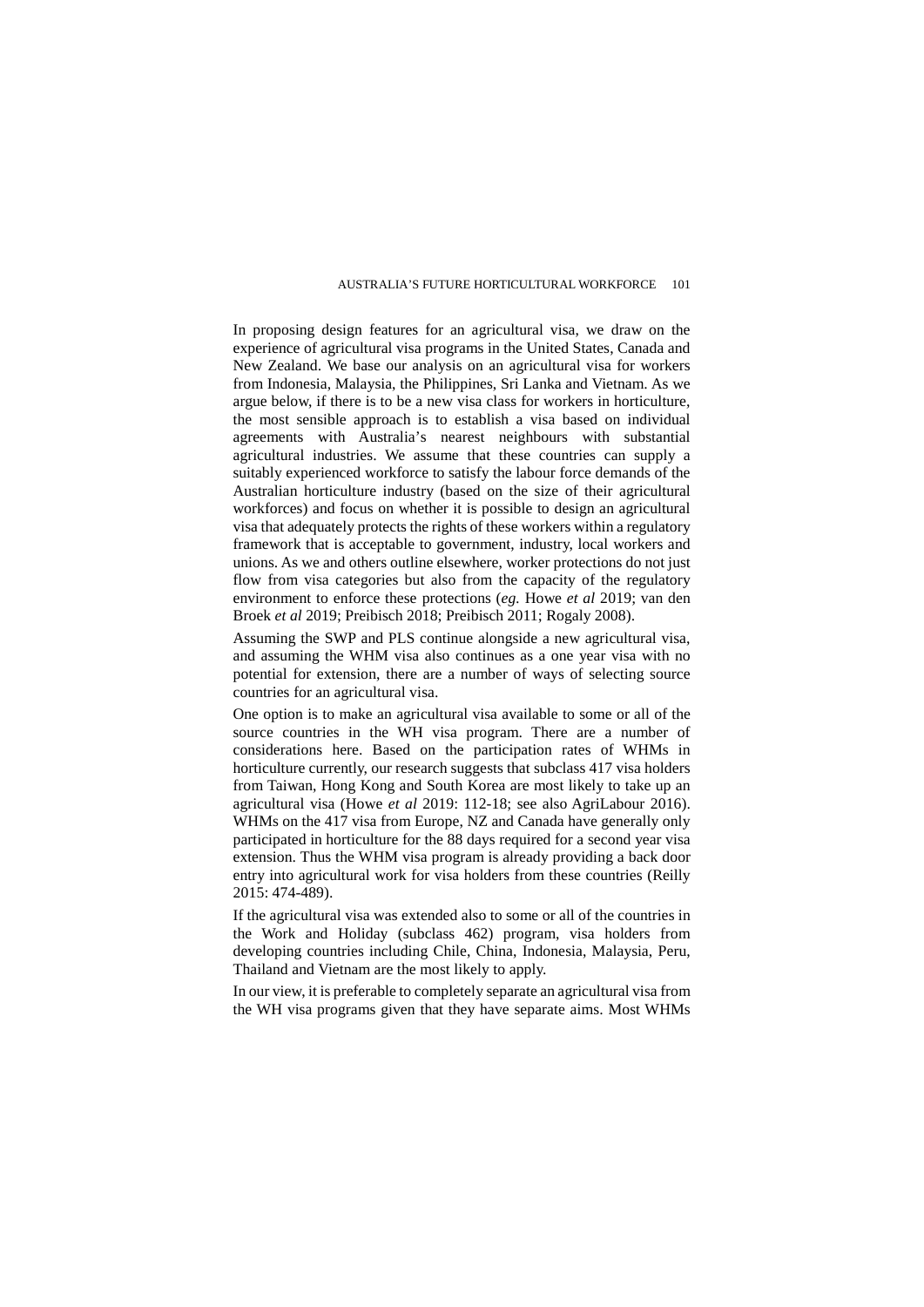do not come from agricultural backgrounds, and are not in Australia predominantly to enage in agricultural work. The majority of WHMs are from developed countries with a focus on travel, supplemented by short periods of work. A number of reports have found SWP workers to be more productive than WHMs, particularly SWP workers who return to work in second and subsequent seasons (ABARES 2018).

An agricultural visa will work most effectively in Australia as a standalone visa with its own regulatory framework appropriate for short term, low skilled migrant work, which is not in direct competition with a less regulated WH visa. In our view, it should replace the current WH visa extension arrangements. We also consider that the most appropriate source countries for the visa are neighbouring South-East Asian countries, such as Indonesia, Malaysia, Vietnam, the Philippines and Sri Lanka. There are a range of reasons to favour these countries for an agricultural visa. They have strong agricultural industries (*eg*. UNFAO 2018) and a workforce with experience in low skilled agricultural work (*eg*. ILO 2017); they have similar climates to many horticultural regions in Australia; and their proximity to Australia reduces travel costs. Furthermore, countries in the South East Asian region have particular geopolitical significance for Australia and introducing a labour migration pathway offers the opportunity to strengthen these relationships.

In choosing particular source countries, there are a range of factors to consider, including workers' experience in horticulture, relative GDP and comparative wage rates; English language proficiency; and the impact of short-term labour migration on workers' countries of origin. A central concern for any proposed new visa is to minimise worker exploitation, which is a particular risk for low skilled temporary migrant workers from developing countries.

In 2017, the average monthly income in Australia was \$4280, compared with Malaysia \$804, Sri Lanka \$321; the Philippines \$305; Indonesia \$295; and Vietnam \$180 (World Data, 2019). The disparity in average wages between Australia and neighbouring countries makes it likely that there will be high demand for an agricultural visa among workers in these countries, but also that there will be an incentive for many workers to agree to work well below the minimum wage in Australia. Income disparity between host and sending countries exacerbates the vulnerability of workers, and means particular attention needs to be paid to the regulatory framework required to prevent wage theft and worker exploitation.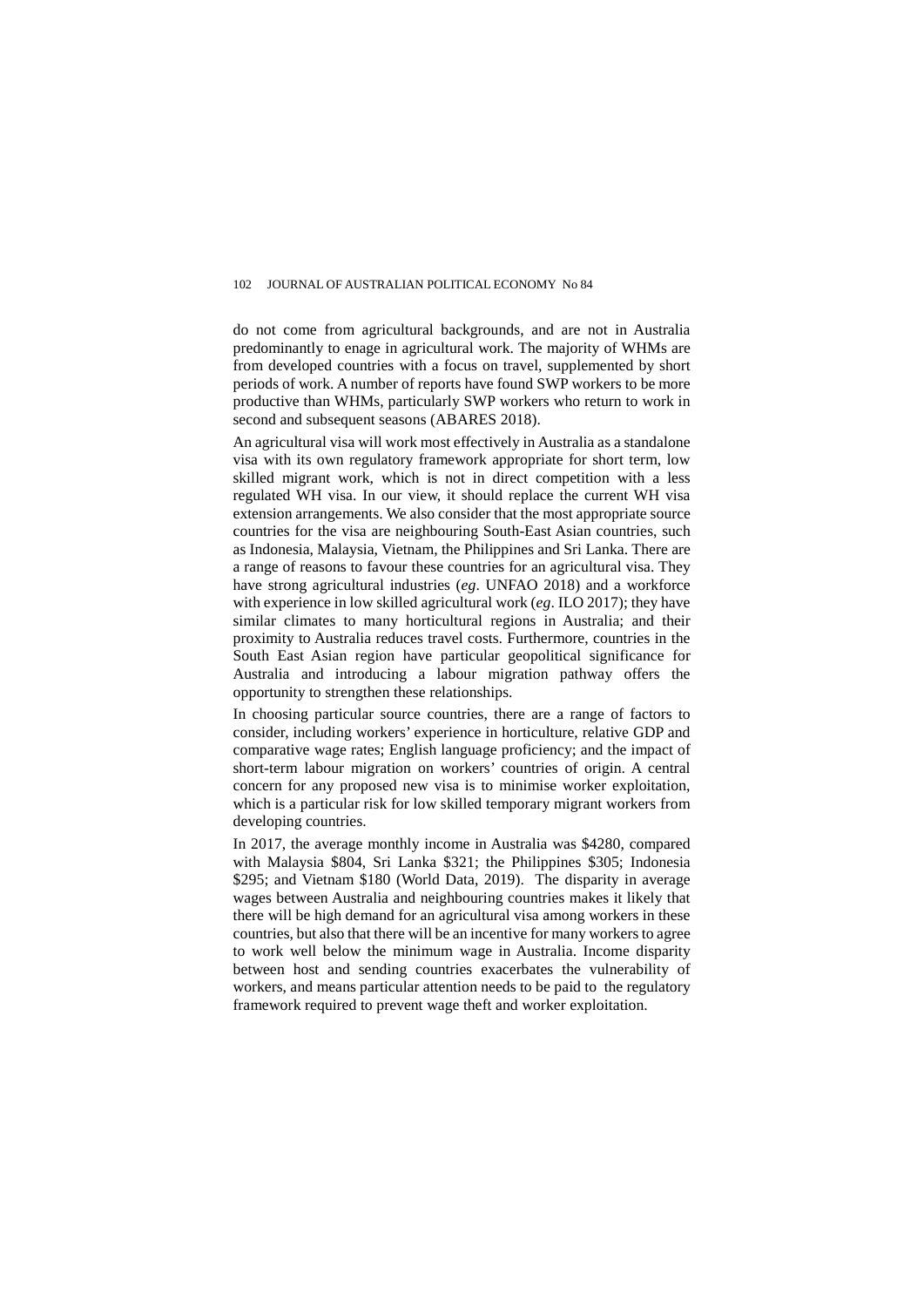# *The term of the visa*

The government is highly unlikely to accept low skilled horticultural workers on permanent visas, given the current focus on skilled migration to Australia. There may be some appetite for providing temporary horticultural workers with the opportunity to apply for permanent residency pending a successful period of work. However, such an arrangement leaves workers highly vulnerable to exploitation at the hands of employers who have the power to affect workers' chances of attaining permanent residence.

Considering the much more likely option of a temporary visa, there are a number of regulatory questions. First, what is the appropriate term for the visa? There are several factors to consider. From an economic perspective, there are questions about the gap in the labour market that the visa is intended to fill, and the relationship with existing visa pathways into horticulture work. There is a clear incentive for growers to advocate for a visa term that is as long as possible to reduce training costs associated with a regular turnover of workers, and to have workers with experience in the industry for longer periods. AusVeg and the National Farmers Federation Horticulture Council have proposed a visa for a minimum of two years with the possibility of extending to four years (AusVeg 2019).

Another design issue is whether the visa, whatever its length, should be renewable. Providing the opportunity for workers to renew their visas encourages workers to commit to farms and reduces visa overstay (Basok 2007; Hennebry and Preibisch 2012: e19). Workers who return for work will have greater familiarity with Australia, its language, culture and laws, which will potentially decrease their vulnerability in the workplace and make them more productive workers over time. However, it is important that visa renewal is independently assessed and is not at the discretion of individual growers who can use their power over future migration outcomes as a lever for making unreasonable demands of workers.

Some commentators have argued that the longer the period of the visa, the stronger the responsibility on states to offer a pathway to permanent settlement (Walzer 1983: 56-61; Reilly 2016: 293). In relation to temporary skilled workers, a report commissioned by the Australian government noted that it is desirable to have an absolute limit on the number of years a visa holder can remain in Australia. As Barbara Deegan stated in a review of the subclass 457 visa in 2008, '[v]isa holders should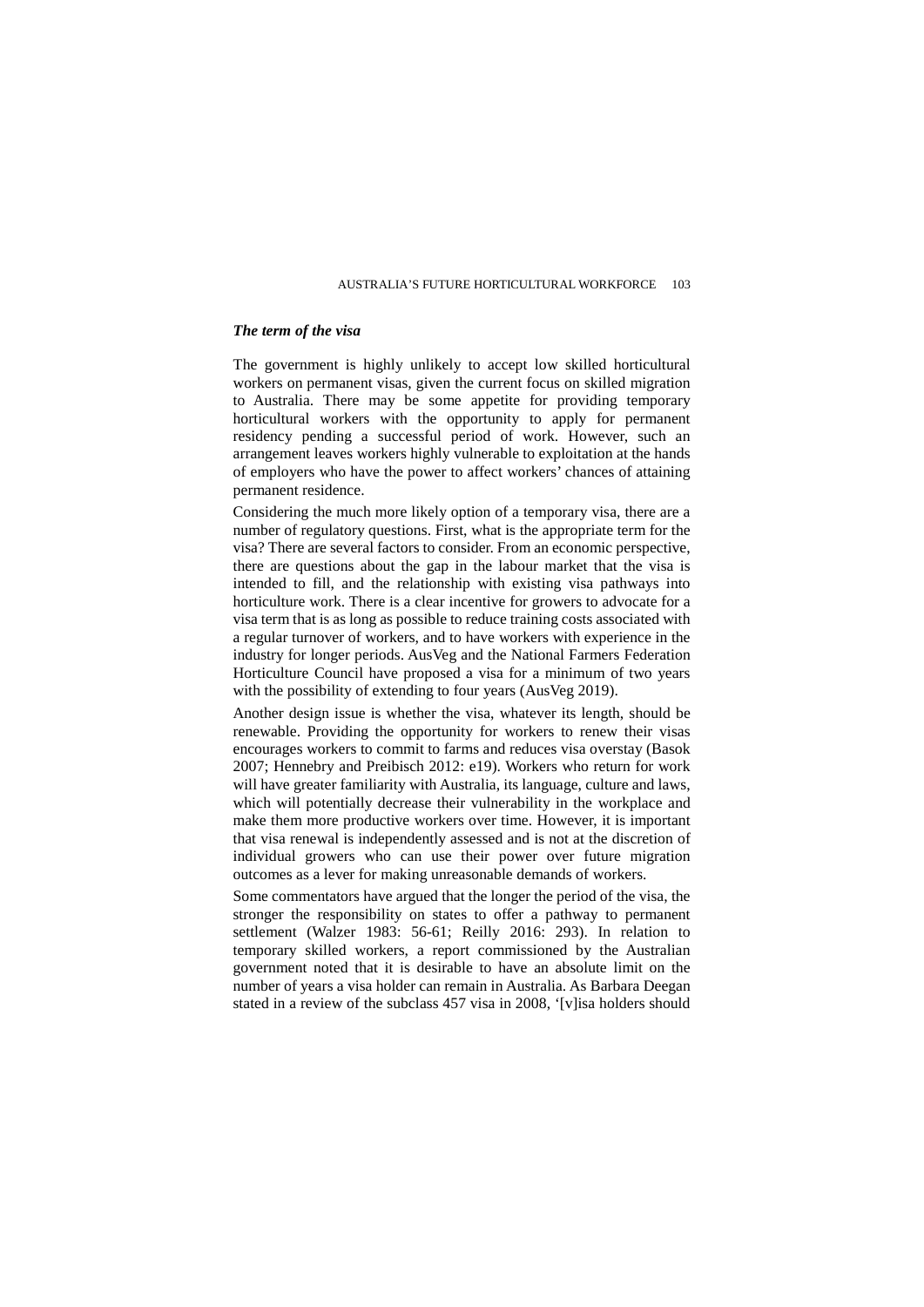not be permitted to live in Australia, in vulnerable circumstances, under a temporary visa which is repeatedly renewed.' (Deegan 2008: 51).

From the perspective of the welfare of workers, it is important that workers be provided with sufficient time to work in order to make a reasonable return on their financial investment to travel to Australia for work. On the other hand, a major concern of a long-term visa is the length of time workers are separated from their families (Asis 2006: 45; Ukwatta 2010: 148-9).

The seasonal worker program manages the problem of family separation by limiting the length of the visa to less than a year but allowing repeat migration. Visas are a maximum of eight months in a calendar year in the SAWP program in Canada (GOC 2018a), and nine months in Australia's SWP program (DHA 2019). Repeat migration may address the problem of long term absence, but creates new problems as a result of repeat absences which disrupt family life over a longer period. A World Bank report on the social impacts of the Seasonal Worker Program in Vauatu and Tonga reported a number of negative impacts from time away from family including a breakdown in trust in marital relations, and failure of fathers to provide care or financial support for their families. (World Bank, 2017, pp.20-23) There were also positive social impacts, particularly as a result of remittances flowing to families, skills development and, for women migrant workers, empowerment (World Bank 2017, pp17-20). The problem of family separation may be tempered for longer visas by making visas multiple entry. However, workers may be disinclined to make the substantial investment of returning home to family if this is not required.

#### *Sponsorship models*

Sponsorship provides some advantage because it ensures that workers are provided with a minimum level of employment and pastoral care. However, sponsorship can also contribute to exploitation through tying workers to a relationship of unequal power which they cannot leave without risking their visa status and future work prospects, which intensifies the inherently unequal nature of employment relations (Groutsis, van den Broek and Wright 2017: 1855. See also Costello 2015: 210; Howe 2016: 136).

It may be that an untied visa is inappropriate for agricultural workers from poor South-East Asian countries with limited English language.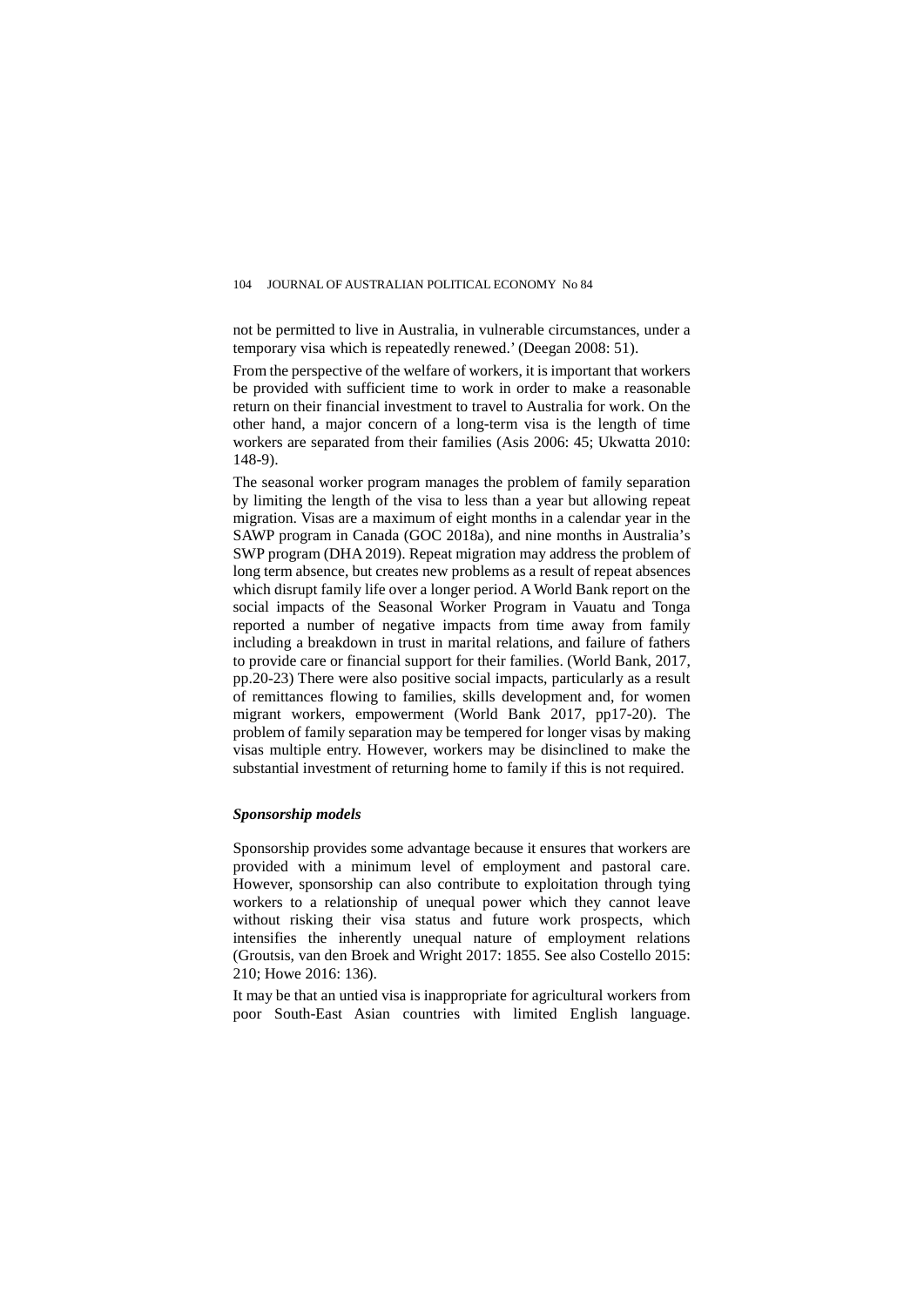Agricultural workers from these countries are likely to have far less capacity than WHMs to travel around the country in search of appropriate work opportunities, and negotiate fair terms of work. They are likely to have little, if any, prior travel experience, no familiarity with the Australian labour market, and will face language and cultural barriers to finding employment and accommodation. In short, they would form a class of extremely precarious workers at risk of exploitation and destitution.

A potential alternative is to develop an industry sponsorship model, in which the horticulture industry is responsible for applying for visas and organising accommodation, transport and pastoral care for workers. According to Canadian scholar Delphine Nakache (2013: 89-90), industry and regional-based sponsorship reduces the susceptibility of migrant workers to exploitative practices that can be created by individual employer sponsorship models that limit worker mobility.

An industry sponsorship model requires a high level of commitment from the industry to effectively organise visas, accredit employers, register workers and organise accommodation, transport and pastoral care across the industry. It requires buy-in from other stakeholders, including key government agencies and unions. International research on codes of conduct and certification schemes indicate that unions and other stakeholders outside of industry play a productive role in protecting workers from exploitation and ensuring compliance with labour standards (see, *eg* .Donaghey 2014). An industry model still requires a high level of oversight from an external regulator to ensure employers are complying with minimum conditions of employment. In fact, we would argue that an industry model should only be considered in conjunction with increased oversight from the Fair Work Ombudsman and through a formal role for unions.

#### *Employer obligations*

If an agricultural visa is offered to workers from South East Asian countries, workers will require a high level of employer and sponsor support. Analysis of agriculture visa schemes in the United States, Canada and New Zealand suggests a number of sponsorship obligations are necessary, including a contribution to the worker's costs of travel to Australia and to the worksite, along with accommodation and meals. Under the H-2A visa, the sponsor pays all international travel costs, half at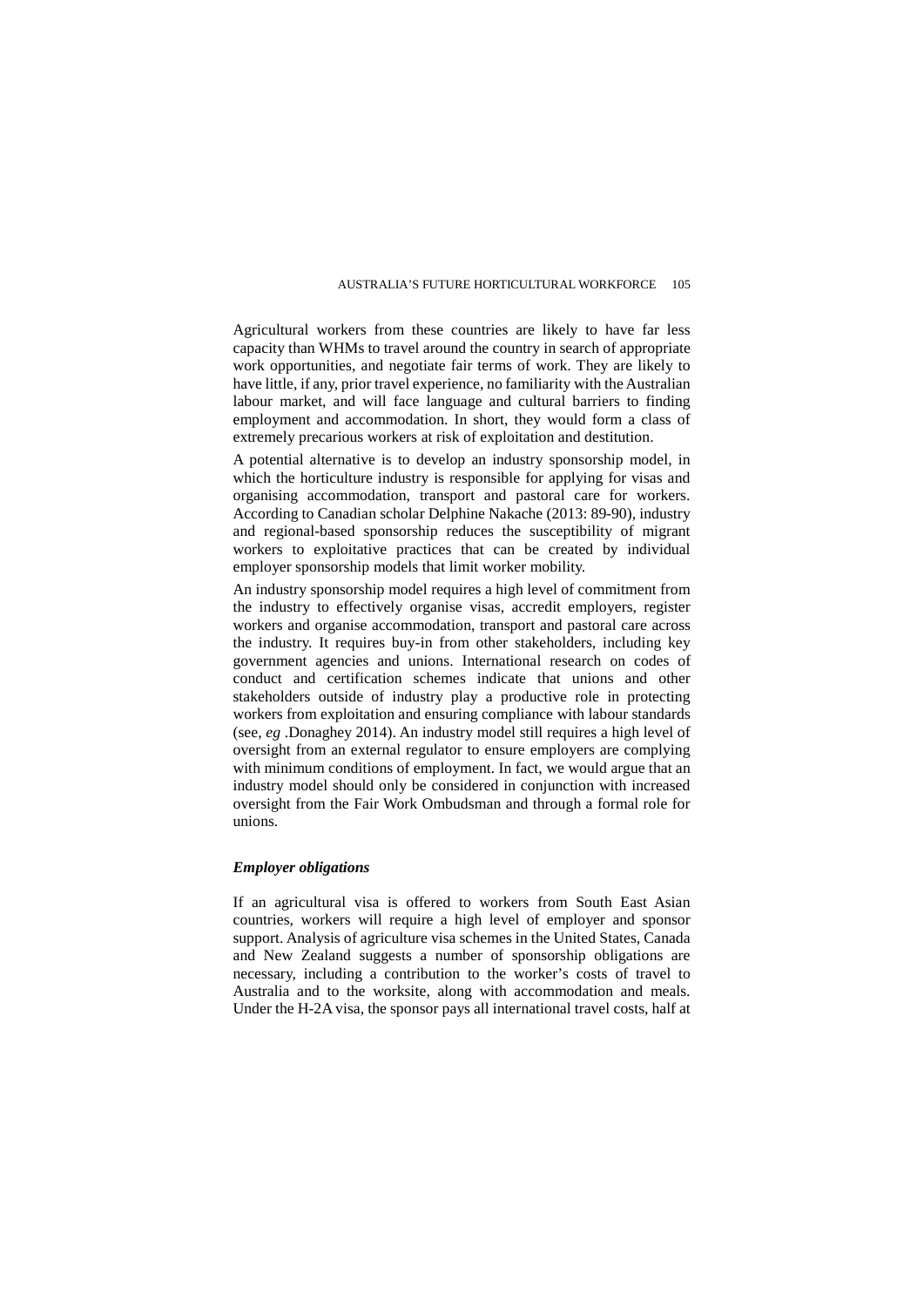the beginning and half at the end of the contract and all transport costs to the place of work. The sponsor also provides meals and accommodation (USCIS 2019). Under the Canadian SAWP, employers must organise and pay for inspections of accommodation (GOC 2019), and under the New Zealand RSE, sponsors must provide acceptable medical insurance (INZ 2018: WH1.25.1).

Each scheme provides minimum hours of work. Under the H-2A visa, workers must be paid for 35 hours of work per week (USCIS 2019). Both the SAWP and RSE programs require a minimum commitment of 240 hours of work (BCFGA 2019: 13; INZ 2018: WH1.20.5(b)(i)). Under the SAWP this must be provided within a six week period (BCFGA 2019: 1). The SAWP and RSE require pay to be at the market rate, while the H-2A requires pay at more than the minimum wage (INZ 2018: WH1.20.15).

All the schemes have a rigorous regime of labour market testing. Under the H-2A, employers must submit a job order form to the State Workforce Agency at least two months before a job commences and locals must be offered the job up to three days before an H-2A worker commences (CRS 2017: 9, 14). Under the SAWP, jobs must be advertised on the National Job Bank for at least 14 days, and employers must submit an application that outlines the impact of hiring migrant workers on the local labour market (BCFGA 2019). Under the RSE, the New Zealand Work and Income Department keeps a register of job vacancies, checking vacancies against potential local labour sources in the region before approving the use of RSE workers (INZ 2018).

Despite the sponsorship obligations in these schemes, a high level of worker exploitation is reported in the H-2A and SAWP schemes, though less so in the New Zealand RSE (Hennebry and McLaughlin 2012: 118; GOC 2018; Newman 2011; Maclellan 2008: 16). This indicates just how difficult it is to protect vulnerable migrant workers in domestic labour markets.

In Australia, the SWP program uses a sponsorship model that mirrors closely the obligations in the agricultural visa schemes in the United States, Canada and New Zealand. First, employers are required to become Approved Employers before applying to recruit workers. Employers are responsible for arranging accommodation and travel insurance for workers, although these expenses could be deducted from workers' wages. Employers are required to provide pastoral care, and an induction to work on the farm. Employers contribute to international travel costs. Employers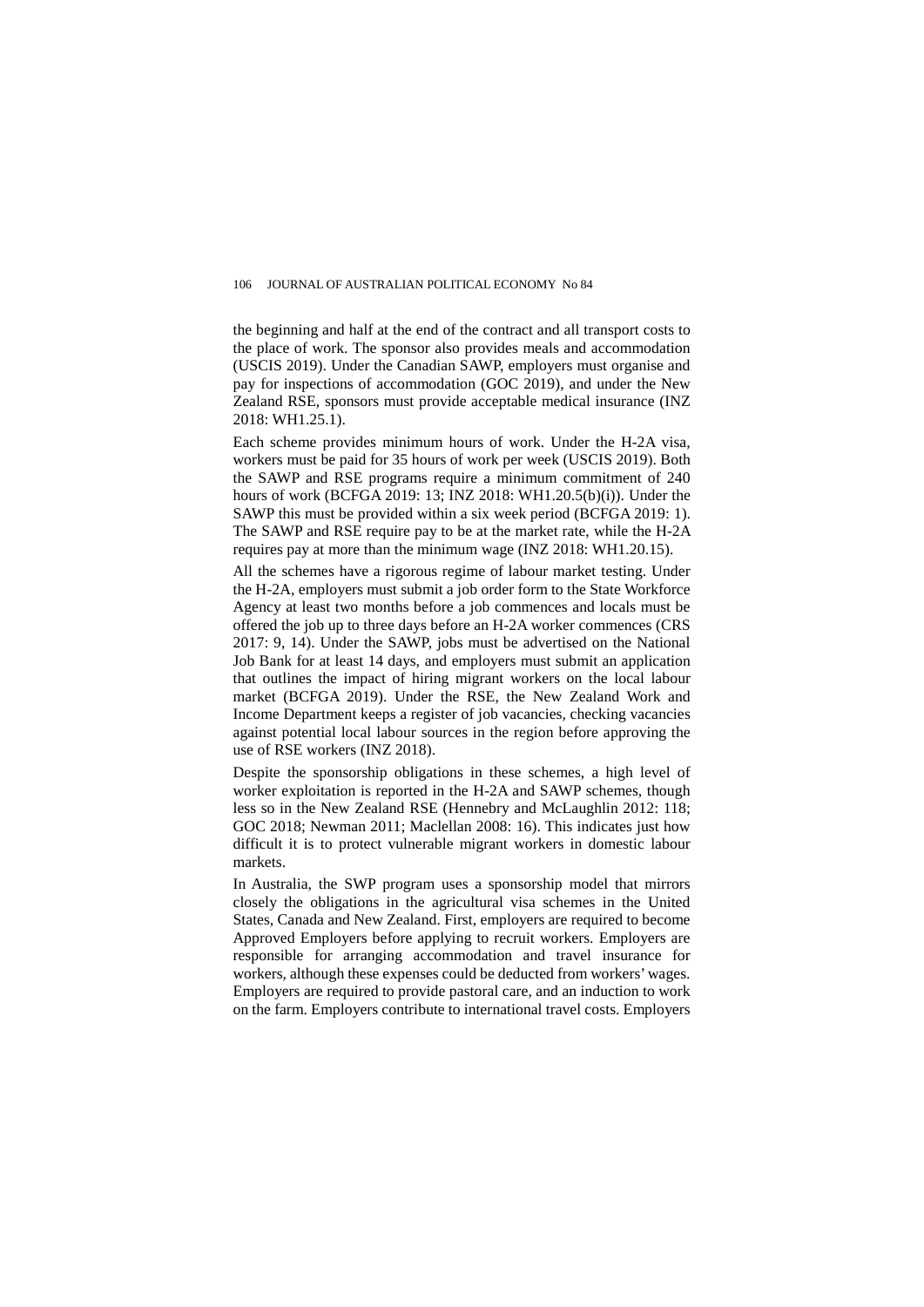are subject to audits conducted by the Department of Jobs and Small Business, and to monitoring by the Fair Work Ombudsman.

However, the regulatory burden on employers has been reduced over time to encourage greater uptake of seasonal workers. Compared to the pilot program, the minimum work guarantee has been removed, and replaced with a requirement that Seasonal Workers 'will benefit financially from their participation in the program' (Curtin and Howes 2018; DJSB 2018). Employers' contribution costs for international travel has been reduced from \$500 to \$300. They are no longer required to organise training for workers, and must only engage in new labour market testing as part of the application process every six months, instead of every three.

These modifications to the program are designed to make the SWP more competitive with the WHM visa. It is instructive that the reforms to the program were all aimed at achieving greater administrative efficiency, and to lower the burden of regulation and sponsorship on employers. This is an example of how the highly-segmented labour market in Australia puts downward pressure on worker protections in a dedicated labour migration program such as the SWP. In the United States, Canada and New Zealand, there is no equivalent reliance of the industry on an unregulated source of migrant labour such as the WHM visa scheme in Australia.

A major concern about implementing an agricultural visa is that similar pressure to liberalise conditions of the visa at the expense of worker rights will occur. For this reason, in our view an agricultural visa should only be contemplated in Australia if it does not have to compete with other migrant labour visa options other than the SWP which, as we discuss below, would contain equivalent worker protections and employer obligations. Furthermore, before an agriculture visa is considered, there needs to be a much greater understanding of the horticulture workforce including total numbers, and the proportion of local and migrant workers. Finally, the industry needs to address the phenomenon of undocumented migrant workers in the field. The agriculture visa offers a potential replacement for these workers, if the extent and nature of their presence can be identified in the industry.

#### *Relationship between an Agricultural visa and the SWP*

As we have emphasised throughout this paper, the case for an agricultural visa is premised on there being a demonstrable labour shortage in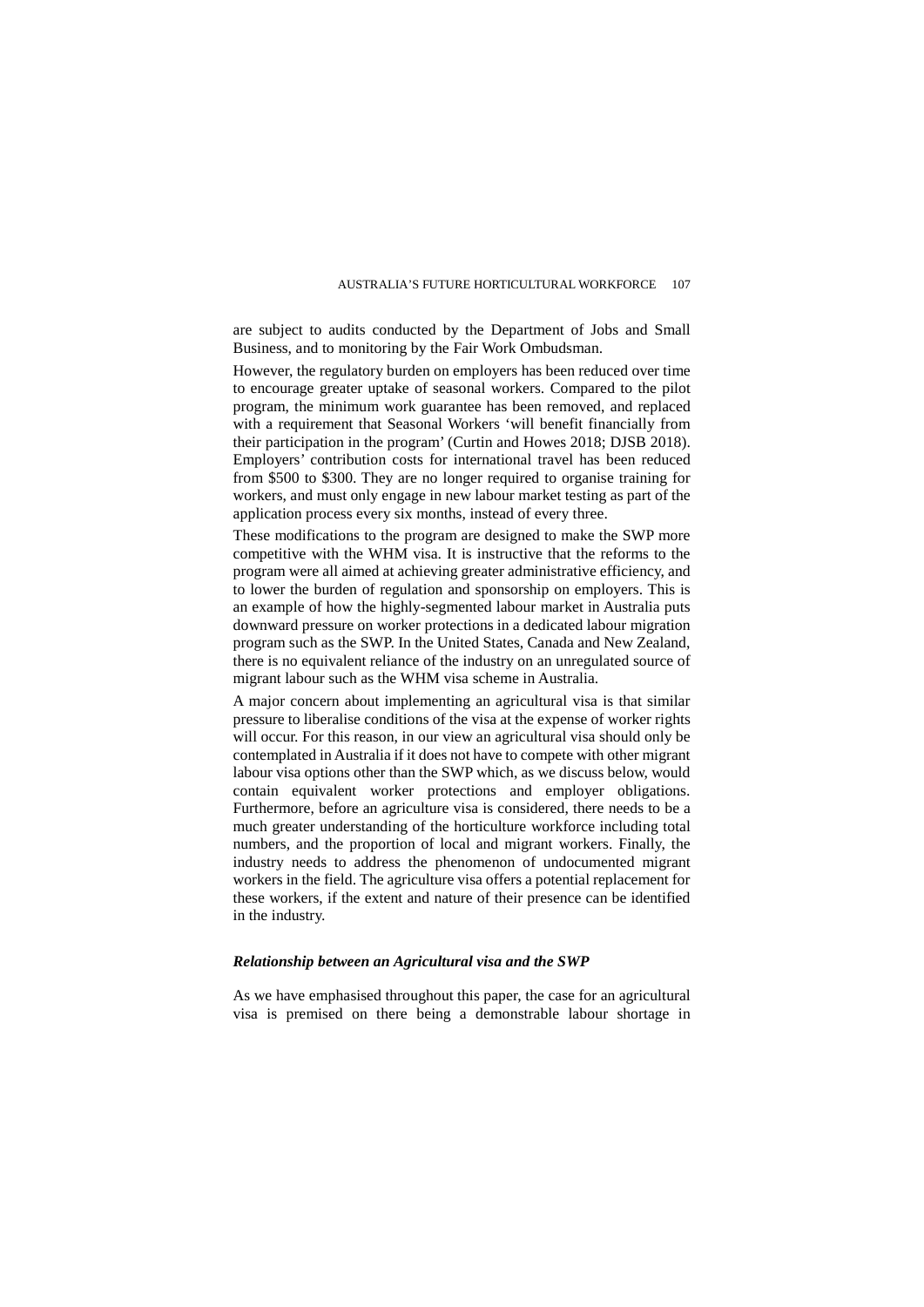horticulture. The proliferation of short term, low skill migrant worker visa options in horticulture makes it difficult to demonstrate any such shortage. In particular, there may be significant potential growth in the SWP and PLS that negates the need for a separate agricultural visa. However, if the WH visa programs were restricted by abolishing the second and third year visa options, this is likely to create a shortfall in the number of available workers. An increased shortfall is also a likely consequence of addressing the presence of undocumented workers in the industry, although it may be that policy arrangements could ensure some of these workers, once identified could transfer to a new agriculture visa or be accommodated within the SWP. These two changes are necessary precursors for introducing an agriculture visa and would require market research to indicate whether the effect of these changes was a labour shortage that could not be filled by local workers or the SWP and PLS.

A crucial design consideration to be addressed in this case is the relationship between an agricultural visa and the SWP. Two design features are crucial to ensure that the agricultural visa does not substitute for SWP workers. First, the sponsorship obligations discussed above must be at least as onerous and probably more so than the SWP. Second, an agricultural visa should be phased in country by country with a cap on numbers for each country that is introduced to guage the level of take up, and the impact on the SWP. Finally, the FWO should be specifically resourced to monitor the introduction of an agricultural visa and the role for unions in giving worker inductions in the SWP should be replicated in a new agriculture visa and also strengthened to provide them with an ongoing role alongside FWO. This conservative approach is warranted, given the geo-political significance of the SWP, and to ensure vulnerable workers on the agricultural visa are not subject to wage theft or exploitation.

# **Conclusion**

Migrant workers are particularly vulnerable to exploitation in industries such as horticulture where minimising labour costs are a core business strategy (see, *eg*. Gautié and Schmitt 2009; Tham, Campbell and Boese 2016). The insecure immigration status of temporary migrant workers means they are more dependent on work and less able to move between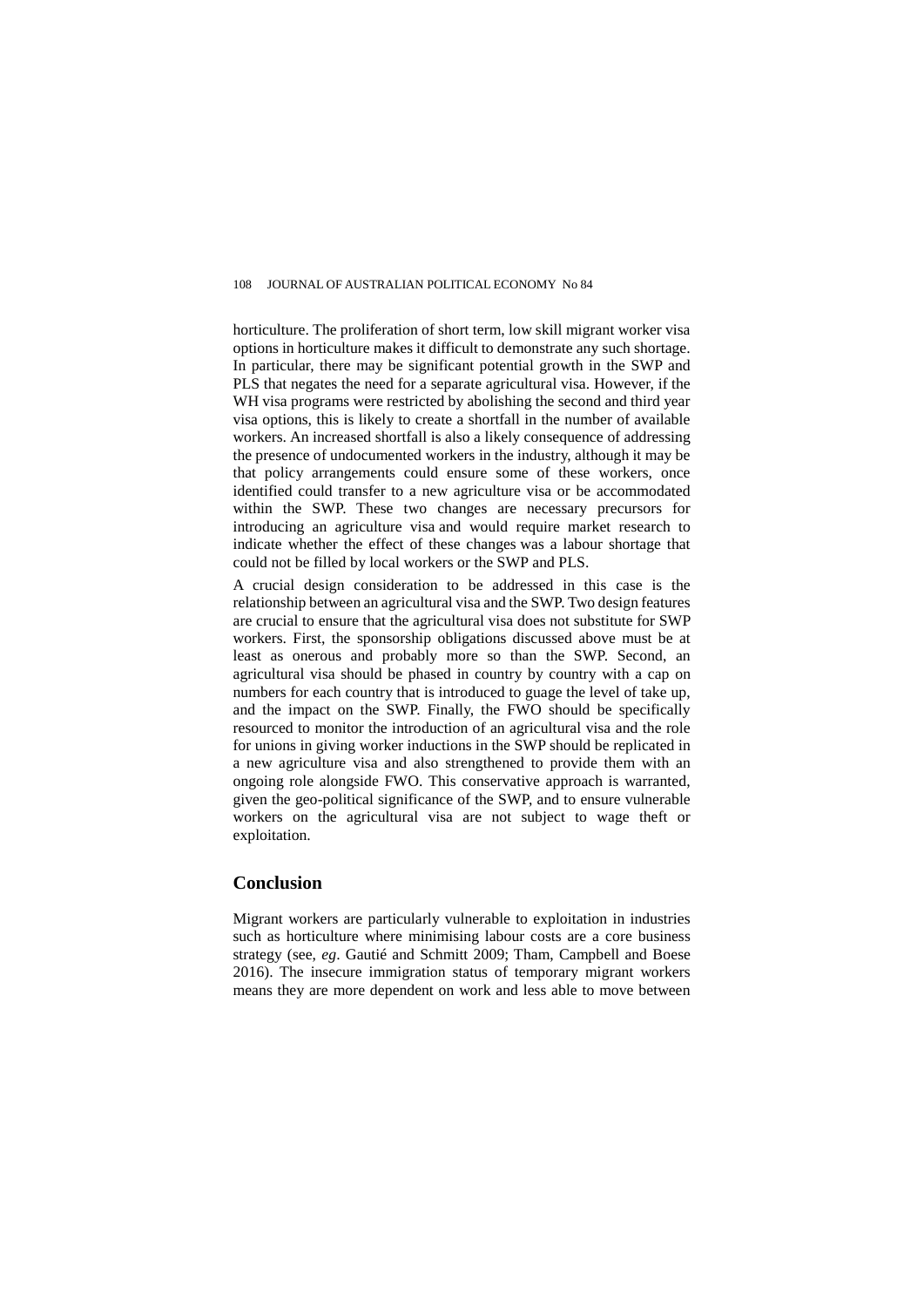jobs. Obligations to their family in their home countries also means workers are more invested in maintaining an income.

Even without the pressure to be competitive with other less regulated visa options, the wide gap between wages and conditions of work in Australia and likely source countries for an agricultural visa raises doubts about whether an agricultural visa program can provide adequate protection against the exploitation of migrant workers. An agricultural visa program would require buy-in from industry associations, growers, unions and other stakeholders, and a strong presence of the Fair Work Ombudsman to ensure its success. Many regulatory questions remain to be addressed, in particular achieving a successful transition from the industry's reliance on WHMs, to use of the agricultural visa for low skilled work in the industry and to address the reliance on undocumented workers.

In our view, with the right regulatory framework in place, an agriculture visa might play a positive role in the horticulture labour market in Australia, but only if it was to replace the WHM visa extension for work in regional Australia, if it mirrored the employer responsibilities in the SWP, and if it was coupled with more robust and extensive oversight and enforcement mechanisms. However, while the unregulated WHM visa is available to growers, there is no incentive for the industry to support an agricultural visa with these characteristics.

*Alex Reilly is a Professor of Law and the Director of the Public Law and Policy Research Unit at the University of Adelaide.* 

*[alexander.reilly@adelaide.edu.au](mailto:alexander.reilly@adelaide.edu.au)*

*Dr Joanna Howe is an Associate Professor in Law at the University of Adelaide and a consultant with Harmers Workplace Lawyers.* 

*[joanna.howe@adelaide.edu.au](mailto:joanna.howe@adelaide.edu.au)*

#### **References**

ABARES (Australian Bureau of Agricultural and Resource Economics and Sciences) 2018, What Difference does Labour Choice Make to Farm Profitability and Productivity in the Ausrtalian Horticulture Industry?;

*[http://data.daff.gov.au/data/warehouse/9aap/2018/WhatDifferenceDoesLabourChoiceMak](http://data.daff.gov.au/data/warehouse/9aap/2018/WhatDifferenceDoesLabourChoiceMake/whatdifflabourchoice_20180206_v1.0.0.pdf) [e/whatdifflabourchoice\\_20180206\\_v1.0.0.pdf](http://data.daff.gov.au/data/warehouse/9aap/2018/WhatDifferenceDoesLabourChoiceMake/whatdifflabourchoice_20180206_v1.0.0.pdf)*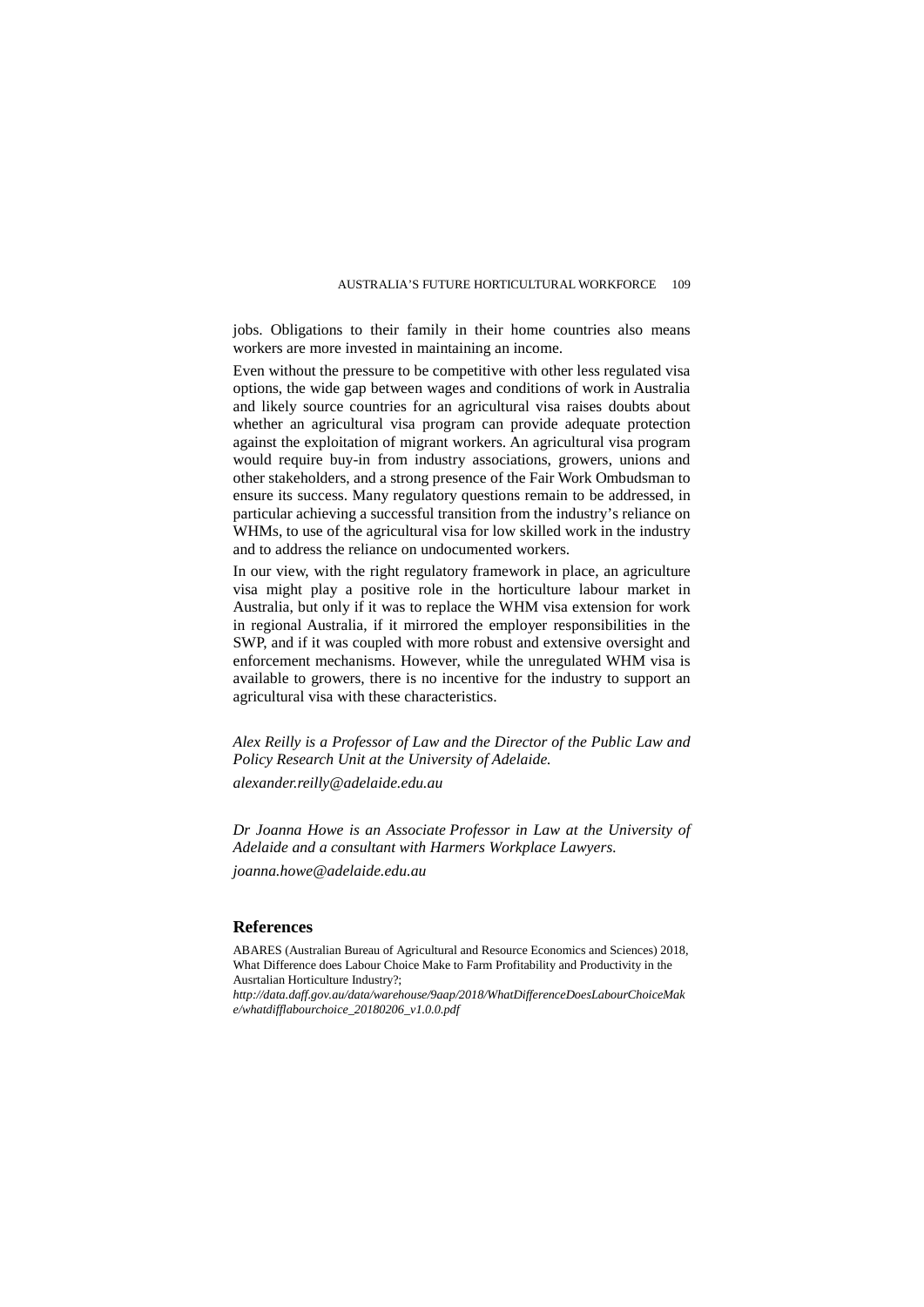AgriLabour (2016) Backpacker Visa will impact on Pacific workers, Website, *https://www.agrilabour.com.au/news/agricultural-worker-visa-changes/*.

Asis, M.B. (2006) Living with Migration: Experiences of Children Left Behind in the Philippines', *Asian Population Studies*, No 2(1), pp. 45-67.

AusVeg (2019) Horticulture wants commitment to delivering Agricultural Visa, Media Release, *https://ausveg.com.au/media-releases/horticulture-wants-commitment-todelivering-agriculture-visa/.*

AusVeg (nd) Industry Representative Body for Vegetable and Potato Growers, Website, *https://ausveg.com.au/.*

Basok, T. (2007) *Canada's Temporary Migration Program: A Model Despite Flaws*, Washington: Migration Policy Institute.

BCGFA (BC Fruit Growers' Association) (2019) Contract for the Employment in Canada of Seasonal Agricultural Workers from Mexico - 2019, Online form

*https://www.bcfga.com/files/contract-mexic-2019.pdf*.

Berg, L. and Farbenblum, B. (2017) *Wage Theft in Australia: Findings of the National Temporary Migrant Work Survey*, Sydney: Migrant Worker Justice Initiative.

Birmingham, S. and Colbeck, R., (2019) Labor's rotten deal for Aussie farmers and our tourism industry, Department of Foreign Affairs and Trade, Media release, *https://trademinister.gov.au/releases/Pages/2019/sb\_mr\_190121.aspx?w=97hIoZC4PHe7 VC%2F%2F1w31%2FA%3D%3D*.

Castles, S., de Haas, H. and Miller, M.J. (2014) *The Age of Migration: International Population Movements in the Modern World*, London: Palgrave MacMillan, 5th ed.

Cohen, R. (1987) *The New Helots: Migrants in the International Division of Labour*, Aldershot: Gower Publishing Co.

Costello, C. (2015) Migrants and Forced Labour: A Labour Law Response, in Bogg, A., Costello, C., Davies, A. and Prassl, J. (eds) *The Autonomy of Labour Law*, Oxford: Hart Publishing.

Costello, C., and Freedland M. (eds) (2014) *Migrants at Work: Immigration and Vulnerability in Labour Law*, Oxford: Oxford University Press.

CRS (Congressional Research Service) (2017) H*-2A and H-2B Temporary Worker Visas: Policy and Related Issues*, Washington: Congressional Research Service.

Curtain, R., Dornan, M., Doyle, J., and Howes, S. (2016) Pacific Possible. Labour Mobility: the ten billion dollar prize, *[http://pubdocs.worldbank.org/en/555421468204932199/labour](http://pubdocs.worldbank.org/en/555421468204932199/labour-mobility-pacific-possible.pdf)[mobility-pacific-possible.pdf](http://pubdocs.worldbank.org/en/555421468204932199/labour-mobility-pacific-possible.pdf)*

Curtain, R., Dornan, M. and Howes, S. (2018) Is a New Visa for Agricultural Work Needed?, DevPolicy Blog, *http://www.devpolicy.org/is-a-newvisa-for-agricultural-work-needed-20180913/.*

Curtain, R. and Howes, S. (2018a) Making the SWP more employer friendly: A work in progress, DevPolicy Blog, *http://www.devpolicy.org/making-the-swp-more-employerfriendly-20180713/.*

Deegan, B. (2008) Visa Subclass 457 Integrity Review, Canberra: Department of Immigration and Citizenship. *[https://www.homeaffairs.gov.au/reports-and](https://www.homeaffairs.gov.au/reports-and-publications/reviews-and-inquiries/visa-reviews/review-of-the-subclass-457-visa)[publications/reviews-and-inquiries/visa-reviews/review-of-the-subclass-457-visa](https://www.homeaffairs.gov.au/reports-and-publications/reviews-and-inquiries/visa-reviews/review-of-the-subclass-457-visa)*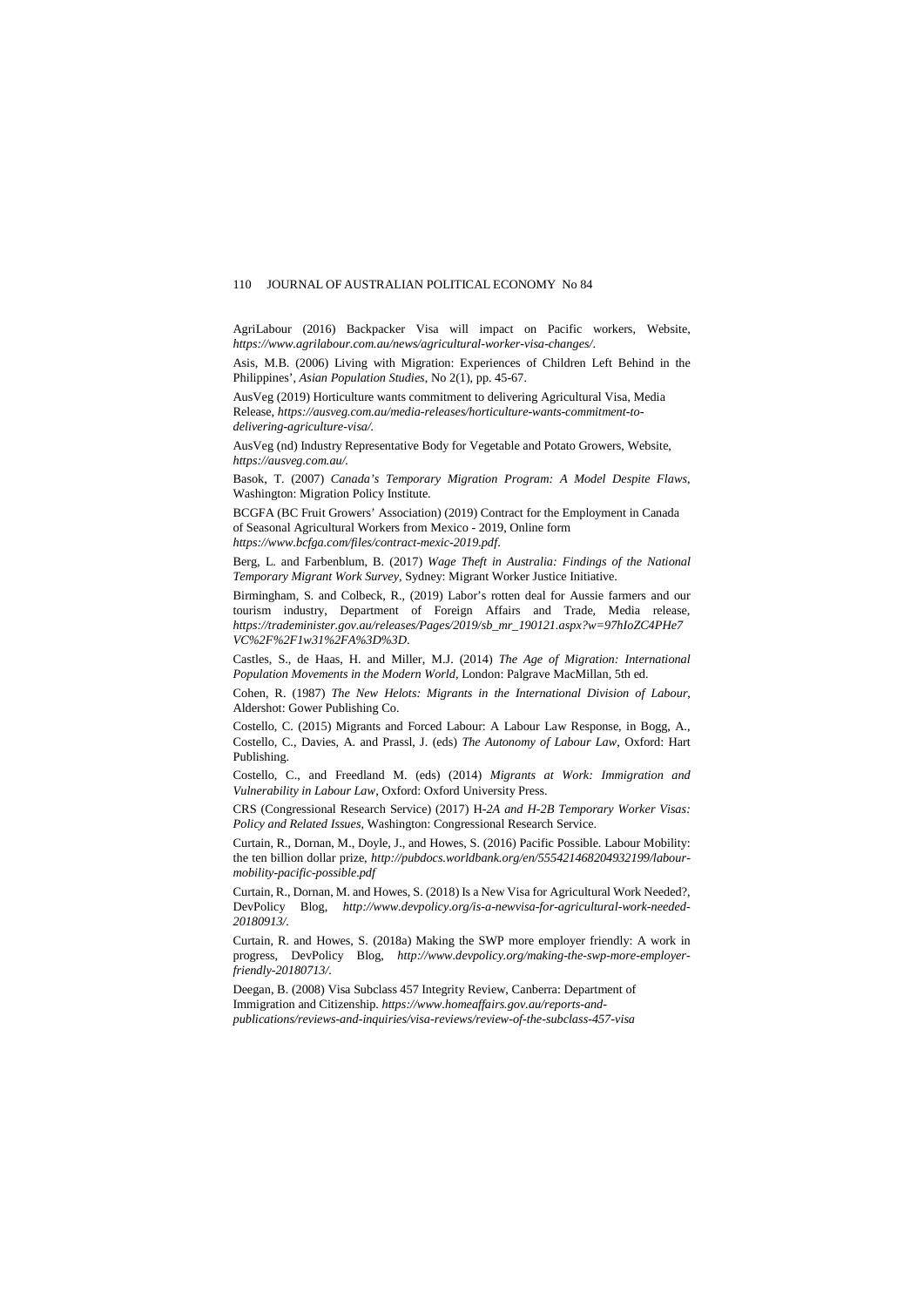Department of Education (2018), Australian Government, International Student Data 2018, *[https://internationaleducation.gov.au/research/International-Student-](https://internationaleducation.gov.au/research/International-Student-Data/Pages/InternationalStudentData2018.aspx)[Data/Pages/InternationalStudentData2018.aspx](https://internationaleducation.gov.au/research/International-Student-Data/Pages/InternationalStudentData2018.aspx)*

DFAT (Department of Foreign Affairs and Trade) (2019) 'Pacific Labour Scheme', *https://dfat.gov.au/geo/pacific/engagement/Documents/pacific-labour-scheme.pdf*

DHA (Department of Home Affairs) (2018) Immigration and Citizenship, 'Working Holiday Maker Program Cap Increases, Media Release, *https://immi.homeaffairs.gov.au/newsmedia/archive/article?itemId=90.*

DHA (Department of Home Affairs) (2018a) Working Holiday Maker Visa Program, Website, *https://www.homeaffairs.gov.au/news-subsite/Pages/2018- Nov/working%20holiday%20maker%20visa%20program.aspx.*

DHA (Department of Home Affairs) (2018b), Temporary resident (skilled) report, 30 June 2018, *[https://www.homeaffairs.gov.au/research-and-stats/files/temp-res-skilled](https://www.homeaffairs.gov.au/research-and-stats/files/temp-res-skilled-quarterly_report_30_june_2018.pdf)[quarterly\\_report\\_30\\_june\\_2018.pdf](https://www.homeaffairs.gov.au/research-and-stats/files/temp-res-skilled-quarterly_report_30_june_2018.pdf)* 

DHA (Department of Home Affairs) (2019) Seasonal Worker Program Stream, Website, *https://immi.homeaffairs.gov.au/visas/getting-a-visa/visa-listing/temporary-work-403/seasonal-worker-program.*

DIBP (Department of Immigration and Border Protection) (2017), BE17/172 – Visa Overstayers for the Financial Year – Programme 1.2: Border Management (Budget Estimates Hearing: Question Taken on Notice, 22 May 2017),

*[https://www.aph.gov.au/Parliamentary\\_Business/Senate\\_Estimates/legconctte/estimates/bu](https://www.aph.gov.au/Parliamentary_Business/Senate_Estimates/legconctte/estimates/bud1718/DIBP/index) [d1718/DIBP/index.](https://www.aph.gov.au/Parliamentary_Business/Senate_Estimates/legconctte/estimates/bud1718/DIBP/index)* 

DJSB (Department of Jobs and Small Business) (2018) Guidance for Approved Employers, Website, *https://www.jobs.gov.au/guidance-approved-employers.*

Doherty, B. (2017) Hungry, Poor, Exploited: Alarm over Australia's Import of Farm Workers, The Guardian Online, *https://www.theguardian.com/globaldevelopment/2017/aug/03/hungry-poor-exploited-alarm-over-australias-import-of-farm-*

*workers.*

Donaghey J, Reinecke, J., Niforou, C., Lawson, B., Townsend, K. and Wilsonson, A. (2014) From Employment Relations to Consumption Relations: Balancing Labor Governance in Global Supply Chains, *Human Resource Management*, No 53(2), pp. 229-252.

Doyle, J. and Howes, S. (2015) *Australia's Seasonal Worker Program: Demand-Side Constraints and Suggested Reforms*, Canberra: World Bank Group.

FC (Four Corners) (2015) Slaving Away: The Dirty Secrets behind Australia's Fresh Food, Australian Broadcasting Commission, News Clip, *https://www.abc.net.au/4corners/slavingaway-promo/6437876.*

Fels, A. and Cousins, D. (2019) *Report of the Migrant Workers Taskforce*, Canberra: Parliament of Australia.

FJ (Farmworker Justice) (2012) The H-2A Temporary Agricultural Guestworker Program: An Inherently Flawed Program, Fact Sheet,

*https://www.farmworkerjustice.org/sites/default/files/documents/H-2A%20fact%20sheet%20final.pdf*.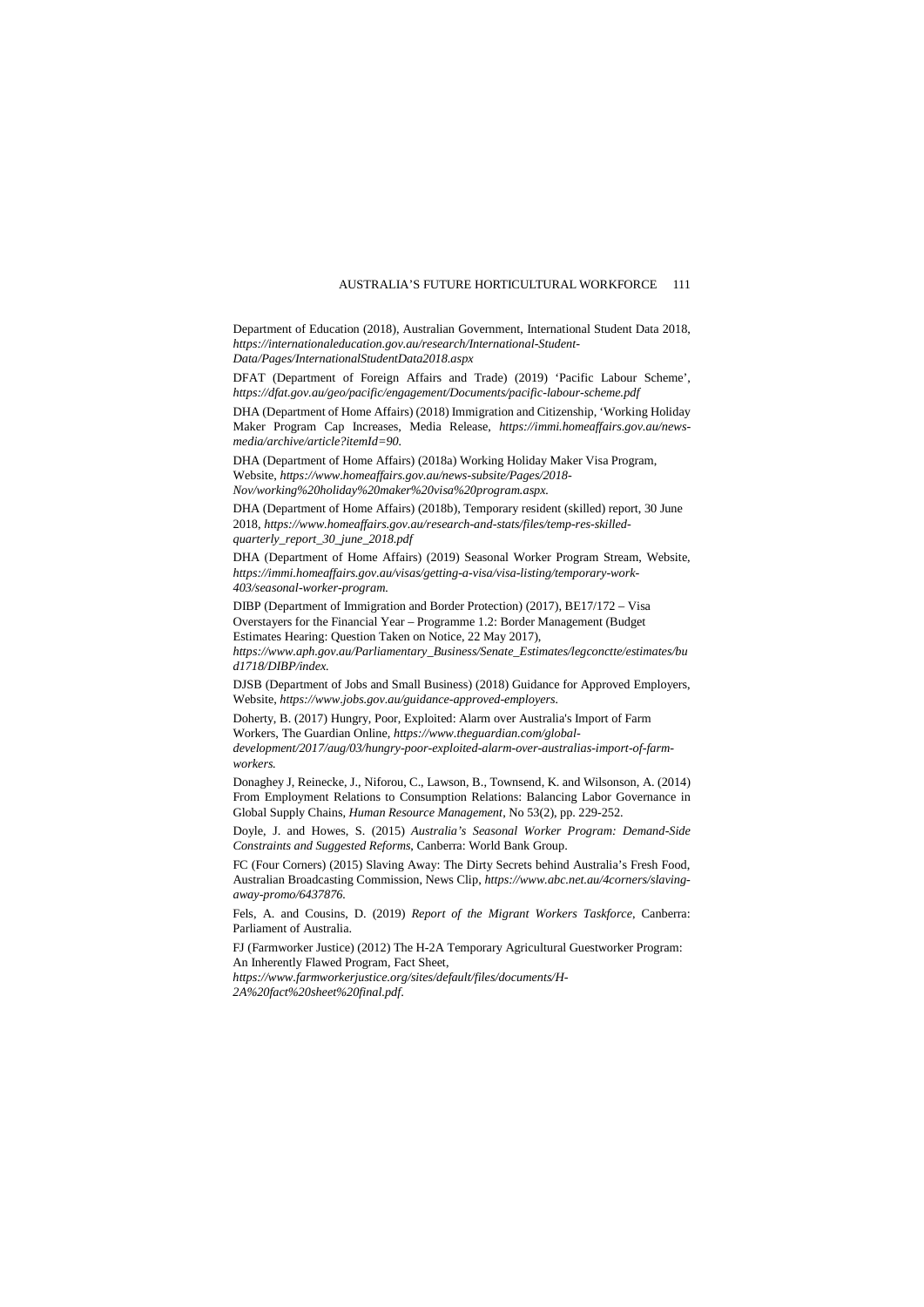Fudge, J. and Strauss, K. (eds) (2013) *Temporary Work, Agencies, and Unfree Labor: Insecurity in the New World of Work*, London: Routledge, 1st ed.

FWO (Fair Work Ombudsman) (2010) *Horticulture Industry Shared Compliance Program 2010*, Canberra: Parliament of Australia.

FWO (Fair Work Ombudsman) (2016) *Inquiry into the Wages and Conditions of People Working under the 417 Working Holiday Visa Program*, Canberra: Parliament of Australia.

FWO (Fair Work Ombudsman) (2018) *Harvest Trail Inquiry: A Report on Workplace Arrangements along the Harvest Trail*, Canberra: Parliament of Australia.

FWO (Fair Work Ombudsman) (2019) Horticulture Industry Information, Website, *www.fairwork.gov.au/find-help-for/horticulture.* 

Gautié, J. and Schmitt, J. (eds) (2009) *Low-Wage Work in the Wealthy World*, New York: Russel Sage Foundation.

GOC (Government of Canada) (2018) Employers Who Have Been Non-Compliant, Website, *https://www.canada.ca/en/immigration-refugees-citizenship/services/workcanada/employers-non-compliant.html?\_ga=2.143288307.736992711.1520033912- 813119789.1520033912.*

GOC (Government of Canada) (2019) Hire a Temporary Worker through the Seasonal Agricultural Worker Program – Overview, Website, *https://www.canada.ca/en/employmentsocial-development/services/foreign-workers/agricultural/seasonal-agricultural.html.*

Groutsis, D., van den Broek, D. and Wright, C.F. (2017) Employer-sponsored temporary labour migration schemes in Australia, Canada and Sweden: Enhancing efficiency, compromising fairness?, *Journal of Ethnic and Migration Studies*, No 43(11), pp. 1854-1872.

Hay, D. and Howes, S. (2012) Australia's Pacific Seasonal Worker Pilot Scheme: Why Has Take-Up Been So Low? *Development Policy Centre, Discussion Paper No 17*.

Hennebry, J.L. and McLaughlin, J. (2012) "The Exception that Proves the Rule": Structural Vulnerability, Health Risks and Consequences for Temporary Migrant Farm Workers in Canada, in Lenard, P.T. and Straehle, C. (eds) *Legislated Inequality: Temporary Labour Migration in Canada*, Montreal & Kingston, pp.117-138.

Hennebry, J.L. and Preibisch, K. (2012) A Model for Managed Migration? Re-Examining Best Practices in Canada's Seasonal Agricultural Worker Program, *Journal of International Migration*, No 50, pp. e19-e41.

Howe J., Clibborn S., Reilly A., van den Broek D., Wright C.F. (2019) Towards a Durable Future: Tackling Labour Challenges in the Australian Horticulture Industry, Adelaide: The University of Adelaide, *[https://sydney.edu.au/content/dam/corporate/documents/business](https://sydney.edu.au/content/dam/corporate/documents/business-school/research/work-and-organisational-studies/towards-a-durable-future-report.pdf)[school/research/work-and-organisational-studies/towards-a-durable-future-report.pdf](https://sydney.edu.au/content/dam/corporate/documents/business-school/research/work-and-organisational-studies/towards-a-durable-future-report.pdf)*

Howe, J. M., Reilly, A., van den Broek, D., & Wright, C. F. (2018). A Tale of Two Visas: Interrogating the Substitution Effect between Pacific Seasonal Workers and Backpackers in Addressing Horticultural Labour Supply Challenges and Worker Exploitation. *Australian Journal of Labour Law*, 31, 209-242.

Howe, J. (2016) Contesting the Demand-Driven Orthodoxy: An Assessment of the Australian Regulation of Temporary Labour Migration, in Howe, J. and Owens, R., (eds) *Temporary Labour Migration in the Global Era*, Oxford: Hart Publishing, pp. 131-150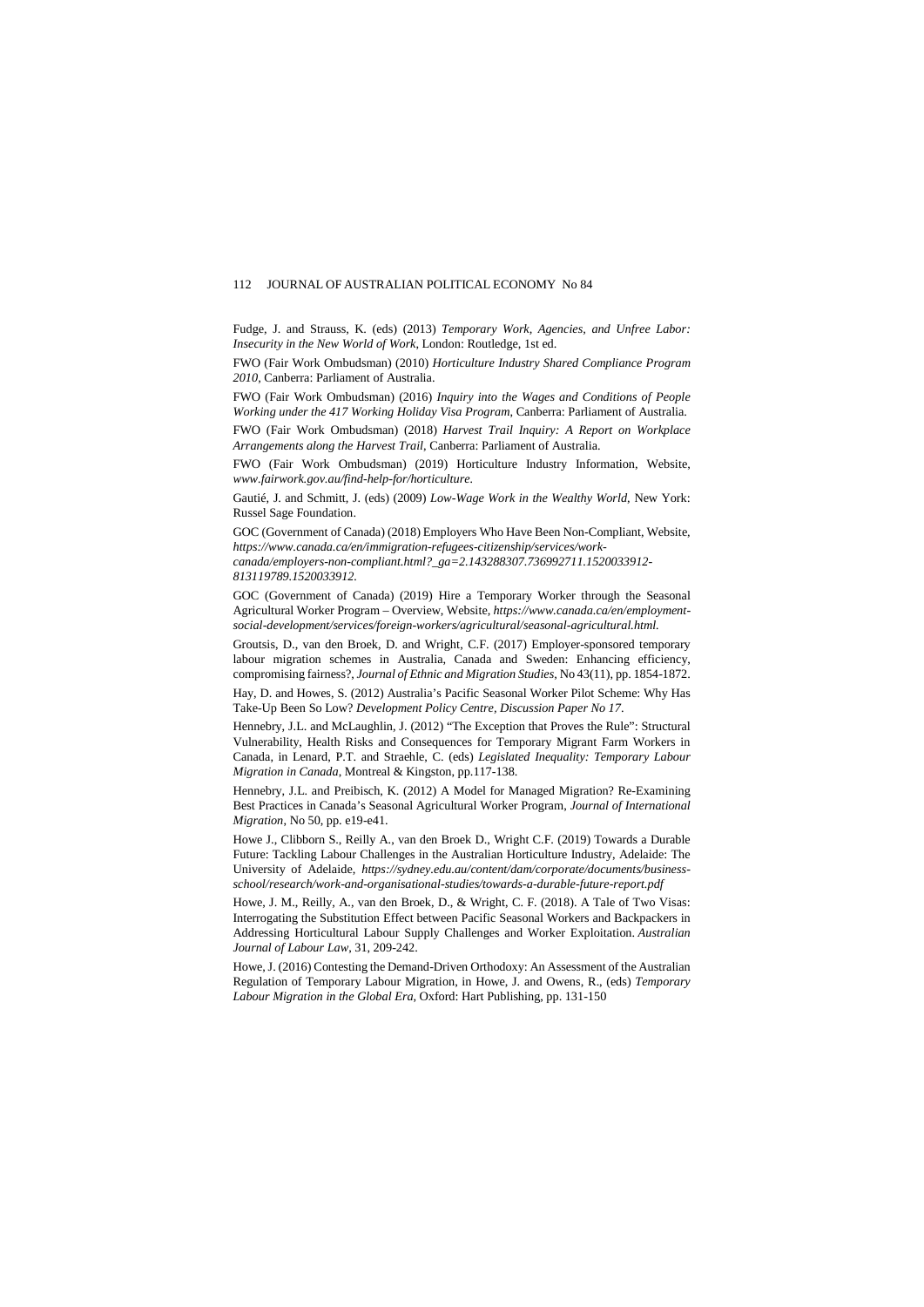Howe, J. and Owens, R. (eds) (2016) *Temporary Labour Migration in the Global Era: The Regulatory Challenges*, Oxford: Hart Publishing.

Howe, J. and Reilly, A. (2015) Meeting Australia's Labour Needs: The Case for a New Low-Skill Work Visa, *Federal Law Review*, No 43(2), pp. 259-287.

Howes, S. (2018) Backpacker v seasonal workers, DevPolicy Blog, *http://www.devpolicy.org/backpackers-v-seasonal-workers-20181127/.*

ILO (International Labour Organisation) (2017) Employment by Sector – ILO Modelled Estimates, Website,

*http://www.ilo.org/ilostat/faces/oracle/webcenter/portalapp/pagehierarchy/Page3.jspx?MB I\_ID=33.*

ILO (2007) International Labour Migration and Development: The ILO Perspective, *https://www.ilo.org/wcmsp5/groups/public/---asia/---ro-*

*bangkok/documents/publication/wcms\_160634.pdf* 

INZ (Immigration New Zealand) (2018) Operational Manual, Parliament of New Zealand, *https://www.immigration.govt.nz/opsmanual/#35439.htm.* 

JSCFADT (Joint Standing Committee on Foreign Affairs, Defence and Trade) (2017) *Hidden*  in Plain Sight: An Inquiry into Establishing a Modern Slavery Act in Australia, Canberra: Parliament of Australia.

Lawton, H. (2019) Australia's seasonal worker program now bigger than NZ's 25 July 2019, *[https://www.devpolicy.org/australias-seasonal-worker-program-now-bigger-than-nzs-](https://www.devpolicy.org/australias-seasonal-worker-program-now-bigger-than-nzs-20190725/)[20190725/](https://www.devpolicy.org/australias-seasonal-worker-program-now-bigger-than-nzs-20190725/)* 

Maclellan, N. (2008) *Workers for All Seasons? Issues from New Zealand's Recognised Seasonal Employer (RSE) Program*, Melbourne: Swinburne Institute for Social Research.

Mares, P. (2018) All work, No Stay, SBS (online 20 August 2018) *https://www.sbs.com.au/allworknostay/.*

Marshall, T.H. (1950/1997) *Citizenship and Social Class*, London, PlutoPress.

McKenzie, N. and Baker, R. (2016) Fruits of their Labour: Investigation into Exploitation of Migrant Fruit Picking Workers in Australia, Sydney Morning Herald (online) *https://www.smh.com.au/interactive/2016/fruit-picking-investigation/.*

*Migration Act 1958 (Cth)*, Parliament of Australia.

*Migration Amendment (Working Holiday Maker) Regulations 2019 (Cth)*, Parliament of Australia.

Nakache, D. (2013) The Canadian Temporary Foreign Worker Program: Regulations, Practices and Protection Gaps, in Goldring, L. and Landolt, P. (eds) *Producing and Negotiating Non-Citizenship: Precarious Legal Status in Canada*, Toronto: University of Toronto Press, pp. 71-96.

Newman, E. (2011) No Way to Treat a Guest: Why the H-2A Agricultural Visa Program Fails U.S. and Foreign Workers, Farmworker Justice, Media Release, *www.farmworkerjustice.org/sites/default/files/documents/7.2.a.6%20fwj.pdf.*

NFF (National Farmers Federation) (2019) *Submission to the Working Holiday Maker Review*, Canberra: National Farmers Federation.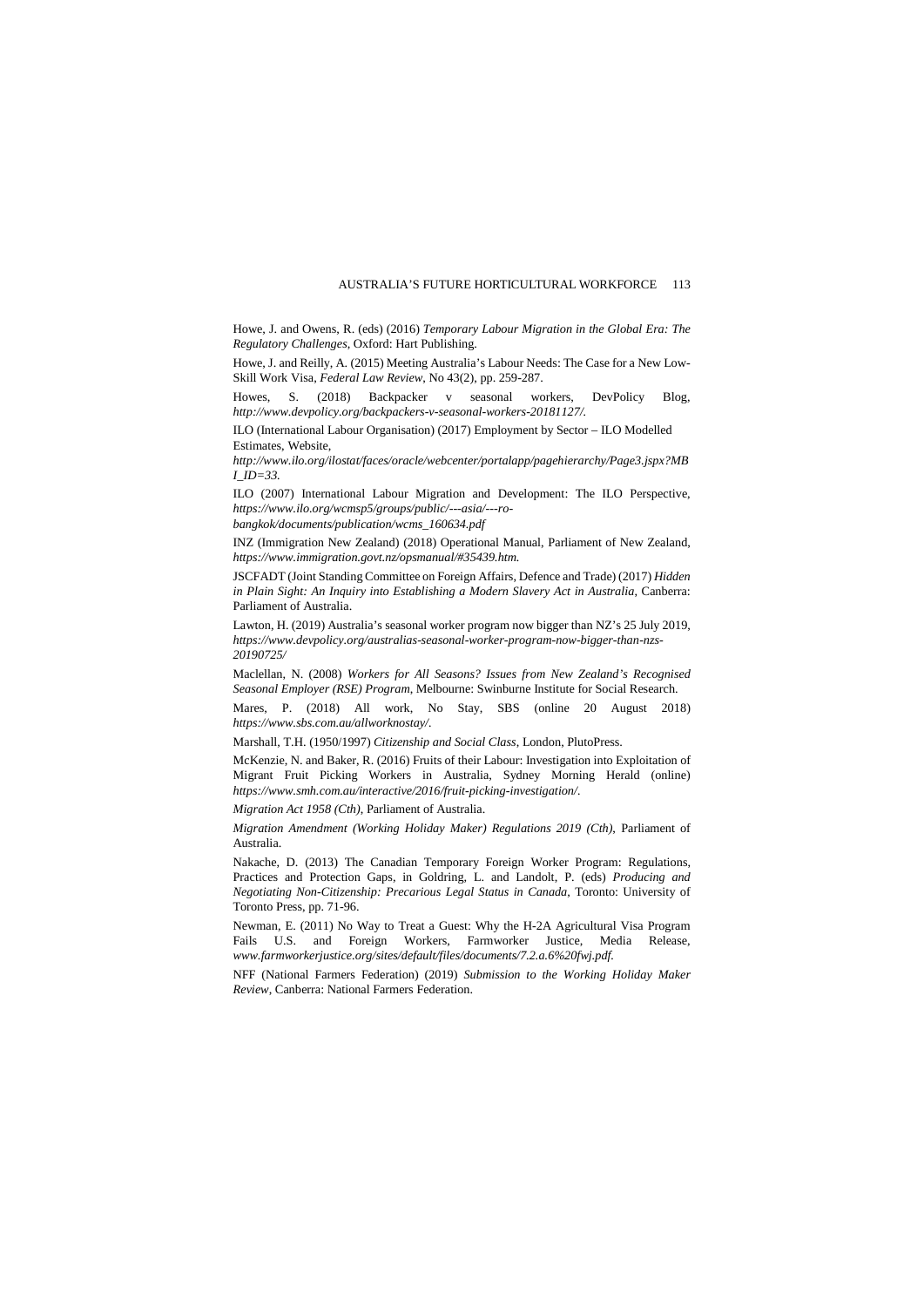NFF (National Farmers Federation) (nd) National Farmers Federation, Website, *https://www.nff.org.au/.*

Packham, B. and Kelly, J. (2018) McCormack retreats from farm worker visas, The Australian, (online 19 September 2018),

*https://theaustralian.com.au/Fnation%2Fimmigration%2Fmccormack-retreats-on-farmworker-visas%2Fnewsstory/.*

Piore, M.J., (1979) *Birds of Passage: Migrant Labor and Industrial Societies*, Cambridge: Cambridge University Press.

Preibisch, K. (2011) Migrant workers and Changing Work-place Regimes in Contemporary Agricultural Production in Canada, *International Journal of Sociology of Agriculture and Food*, No 19(1), pp. 62-82

Preibisch, K. (2018) Pick-Your-Own-Labor: Migrant Workers and Flexibility in Canadian Agriculture, *International Migration Review*, No 44(2), pp. 404-441.

Reilly, A. (2015) Low Cost Labour or cultural exchange? Reforming the Working Holiday visa programme, *The Economic and Labour Relations Review*, No 26(3), pp. 474-489.

Reilly, A. (2016) The Membership of Migrant Workers and the Ethical Limits of Exclusion in Howe, J. and Owens, R., (eds) *Temporary Labour Migration in the Global Era*, Oxford: Hart Publishing, pp. 277-298.

Reilly, A., Howe J., Van Den Broek, D., Wright C., (2018) Working holiday makers in Australian horticulture: labour market effect, exploitation and avenues for reform, *Griffith Law Review*, Vol 27, No. 1, pp. 99-130.

Rogaly, B. (2008) Intensification of workplace regimes in British horticulture: The role of migrant workers, *Journal of Population, Space and Place*, No 14(6), pp. 497-510.

Rosewarne, S. (2010) Globalisation and the Commodification of Labour: Temporary Labour, *The Economic and Labour Relations Review*, No 20(2), pp. 99-110.

Ruhs, M. (2013) *The Price of Rights: Regulating International Labor Migration*, Oxford: Princeton University Press.

Ruhs, M. and Anderson, B. (eds) (2010) *Who Needs Migrant Workers? Labour Storages, Immigration, and Public Policy*, Oxford: Oxford University Press.

SSCEWRE (Senate Standing Committee on Employment, Workplace Relations and Education) (2006) *Perspectives on the Future of the Harvest Labour Force*, Canberra: Parliament of Australia.

SEERC (Senate Education and Employment References Committee) (2016) *A National Disgrace: The Exploitation of Temporary Work Visa Holders*, Canberra: Parliament of Australia.

Tham, J., Campbell, I., and Boese, M. (2016) Labour Protection of Temporary Migrant Workers, in Howe, J. and Owens, R., (eds) *Temporary Labour Migration in the Global Era*, Hart Publishing, pp. 173-202.

Ukwatta, S. (2010) *Economic and social impacts of the migration of Sri Lankan transnational domestic workers on families and children left behind*, PhD Thesis, Adelaide: University of **Adelaide** 

Underhill, E. and Rimmer, M. (2015) Layered Vulnerability: Temporary Migrants in Australian Horticulture, *Journal of Industrial Relations*, No 58, pp. 608-609.